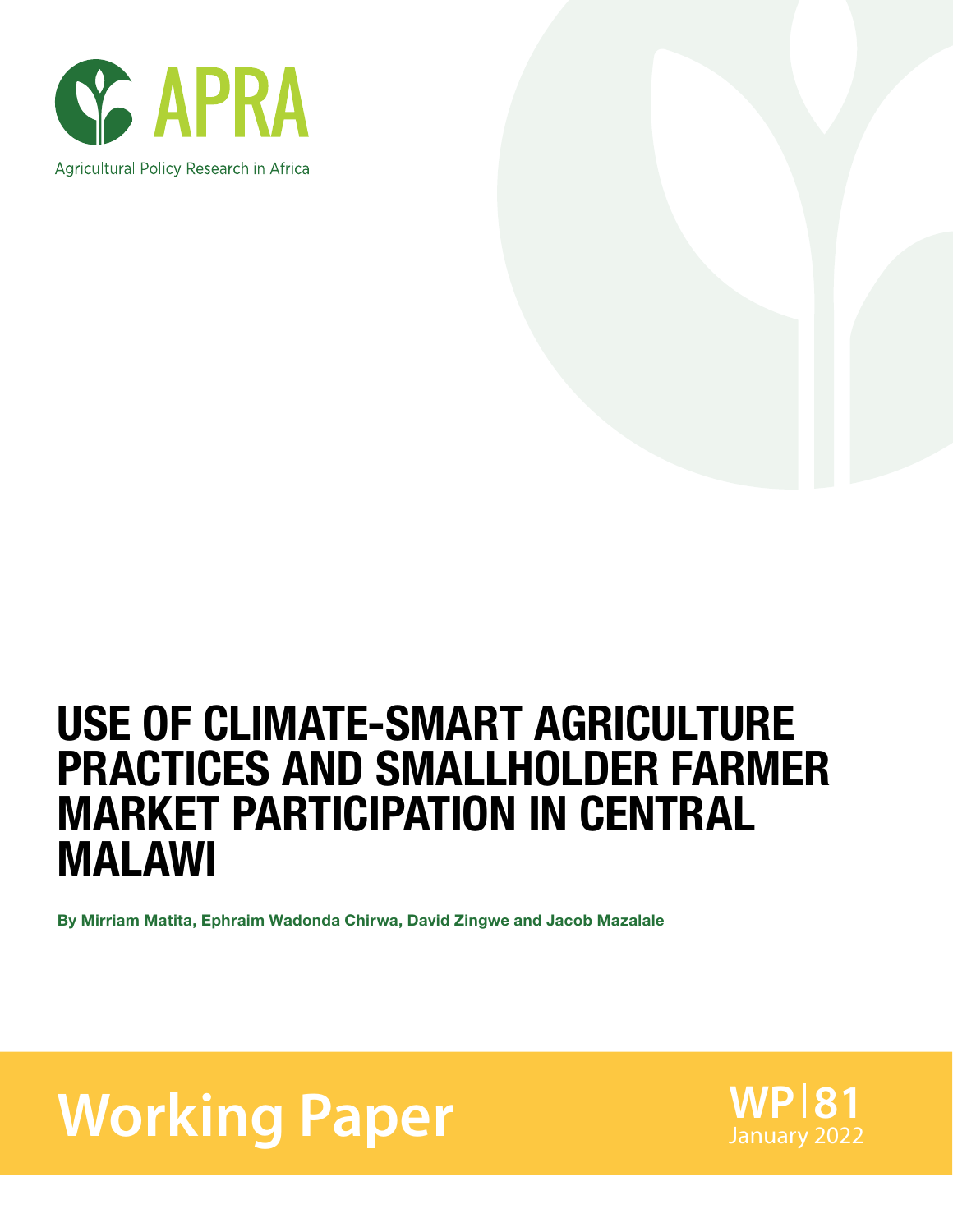# **CONTENTS**

| 2 Drivers of agricultural technology adoption and links to market participation 8        |  |
|------------------------------------------------------------------------------------------|--|
|                                                                                          |  |
|                                                                                          |  |
|                                                                                          |  |
|                                                                                          |  |
|                                                                                          |  |
|                                                                                          |  |
|                                                                                          |  |
|                                                                                          |  |
| 4.4 Effect of the extent of CSA practices adoption on market participation  16           |  |
|                                                                                          |  |
|                                                                                          |  |
|                                                                                          |  |
| <b>Tables</b>                                                                            |  |
|                                                                                          |  |
|                                                                                          |  |
|                                                                                          |  |
|                                                                                          |  |
| Table 4.4: Determinants of the extent of adoption of CSA practices 15                    |  |
| Table 4.5: Impact of adoption of CSA practices on the extent of market participation  16 |  |
|                                                                                          |  |
|                                                                                          |  |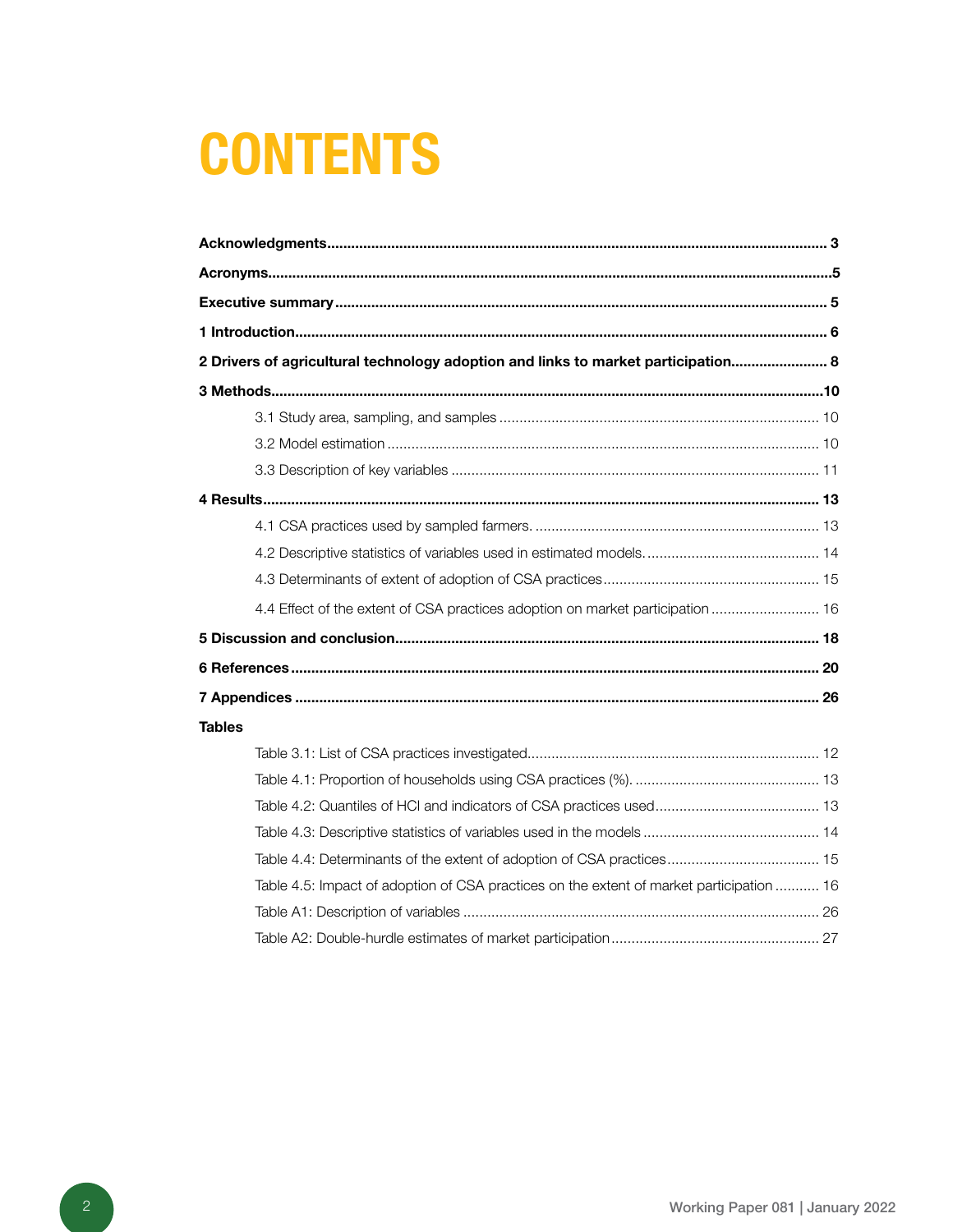## ACKNOWLEDGEMENTS

The authors are grateful to the farmers in the study locations, the research assistants, and Agricultural Policy Research in Africa (APRA) consortium members for making this research possible. We thank the reviewers for their helpful comments that significantly strengthened this paper including comments received at the PhD workshop held on 22-23 March 2021 organised by the Poverty Reduction Equity and Growth Network in collaboration with the German Institute for Global and Area Studies and Mercator Research Institute on Global Commons and Climate Change.

Mirriam Matita is an academic staff member at the Lilongwe University of Agriculture and Natural Resources but is currently pursuing her PhD studies with the Department of Economics at the University of Malawi. The late Ephraim Wadonda Chirwa was Emeritus Professor of Economics at the University of Malawi. David Zingwe (MA) is an associate researcher at Wadonda Consult Limited. Jacob Mazalale (PhD) is a lecturer in the Department of Economics at the University of Malawi.

This working paper is funded with UK aid from the UK government (Foreign, Commonwealth & Development Office – FCDO, formerly DFID). The opinions are the authors and do not necessarily reflect the views or policies of IDS or the UK government.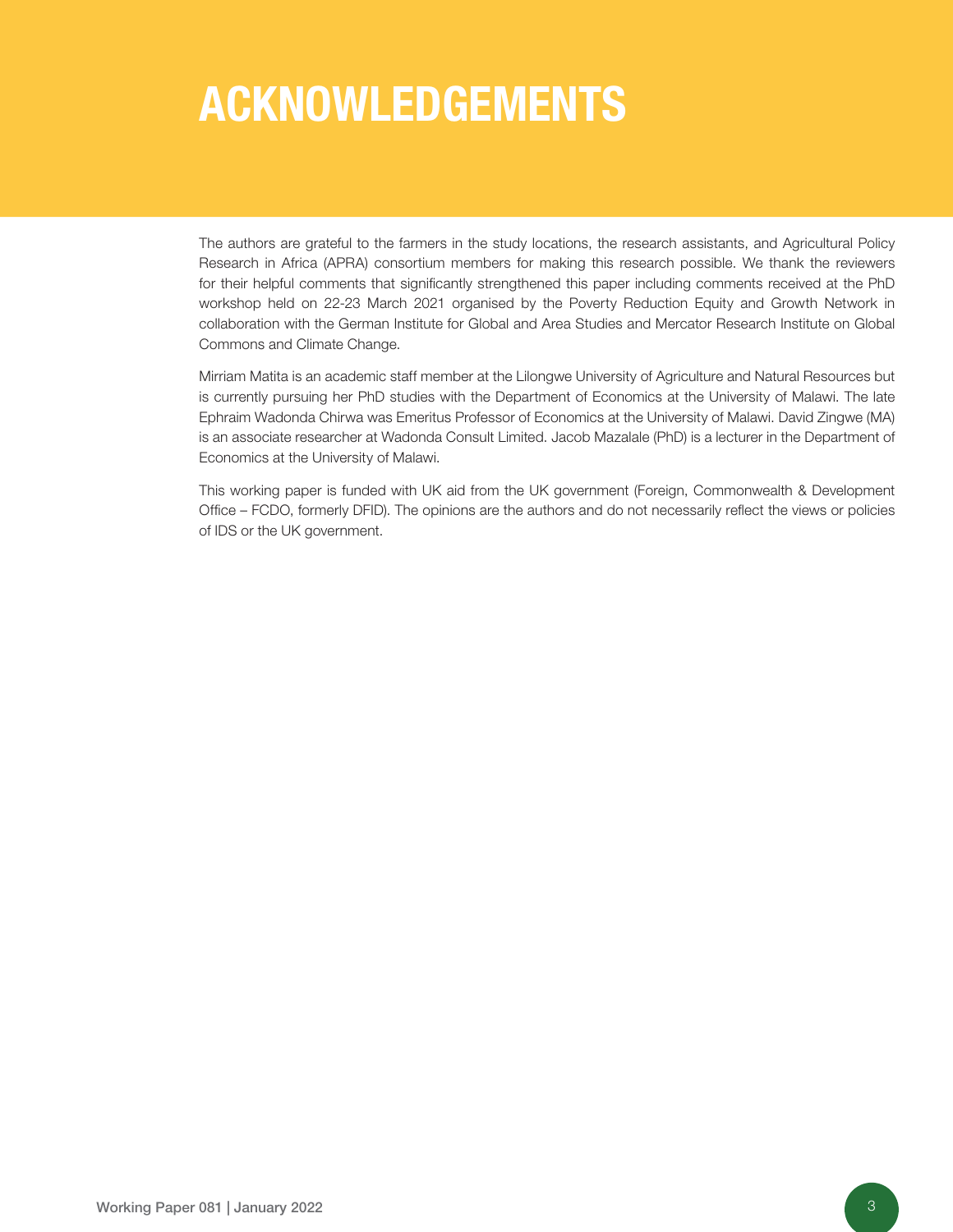# ACRONYMS

| <b>AGRA</b>  | Alliance for a Green Revolution in Africa               |
|--------------|---------------------------------------------------------|
| <b>APRA</b>  | Agricultural Policy Research in Africa                  |
| <b>CF</b>    | control function                                        |
| <b>CSA</b>   | climate-smart agriculture                               |
| <b>FAO</b>   | Food and Agriculture Organisation of the United Nations |
| <b>FBM</b>   | farm business management                                |
| <b>GAP</b>   | good agricultural practice                              |
| GoM          | Government of Malawi                                    |
| HCI          | household commercialisation index                       |
| IV           | instrumental variable                                   |
| <b>NEPAD</b> | New Partnership for Africa's Development                |
| <b>SOAS</b>  | School of Oriental and African Studies                  |
| <b>TLU</b>   | total livestock unit                                    |
| <b>UNDP</b>  | United Nations Development Programme                    |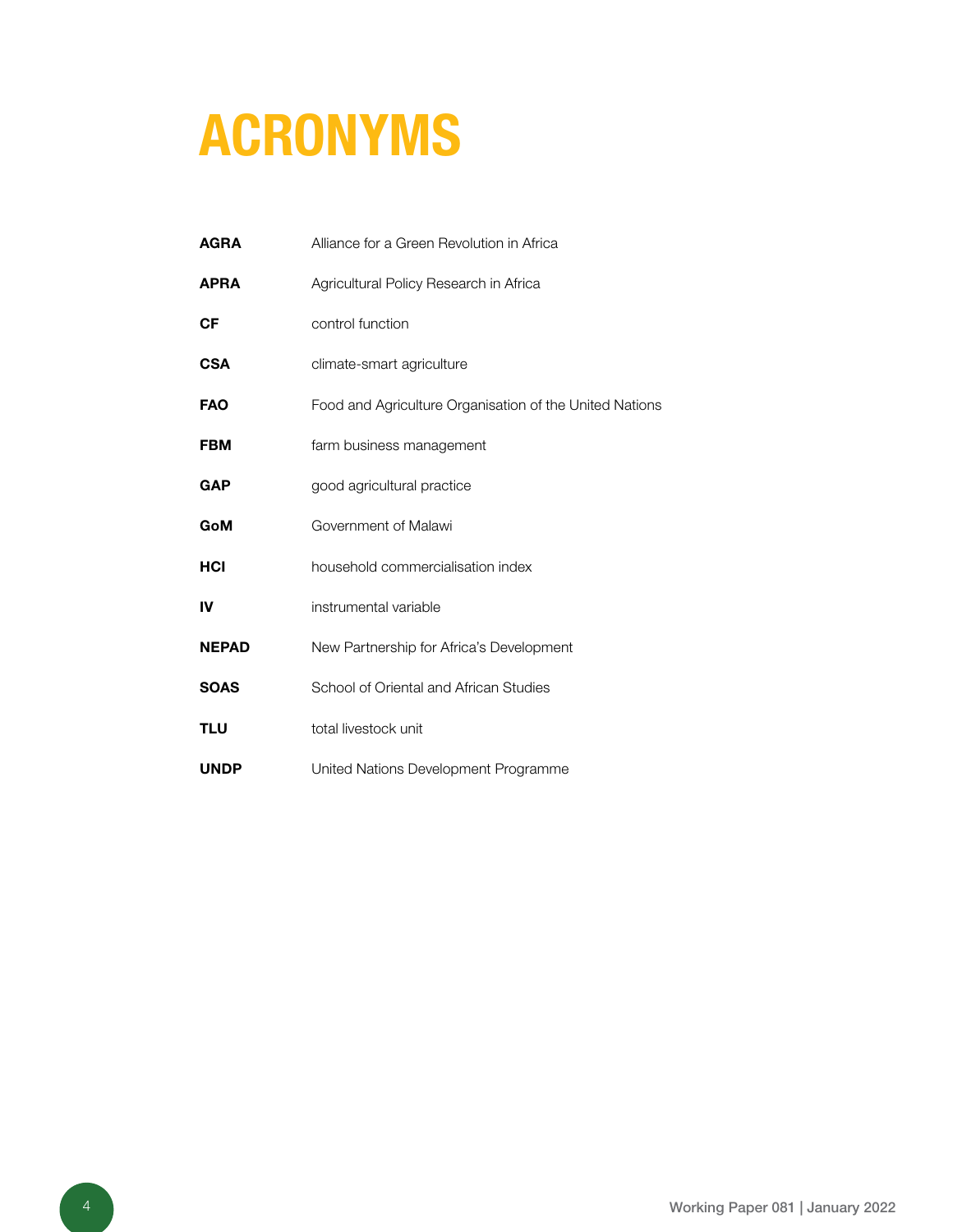### EXECUTIVE SUMMARY

In the past few decades, climate-smart agriculture (CSA) has been promoted to improve food security and raise incomes as a strategy for sustainable agricultural development. The adoption rates among smallholder farmers, particularly in Africa, remain low and have varied in different contexts. We investigated the market participation spill over effects from the adoption of CSA practices in central Malawi. We tested the hypothesis that the extent of the use of CSA practices in the past 10 years can lead to production surpluses that enable smallholder farmers to participate in markets and thereby increase agricultural incomes. Using survey data from 470 households in two districts of rural Malawi, we found a clear positive association between the number of CSA practices used and the extent of market participation. The findings suggest, among others, the need to intensify efforts to promote CSA adoption specifically over a longer period for benefits of the technologies to materialise. The adoption of CSA practices over time enhances crop market participation – an important aspect required for production sustainability as well as for transforming agriculture towards greater market orientation among smallholder farmers.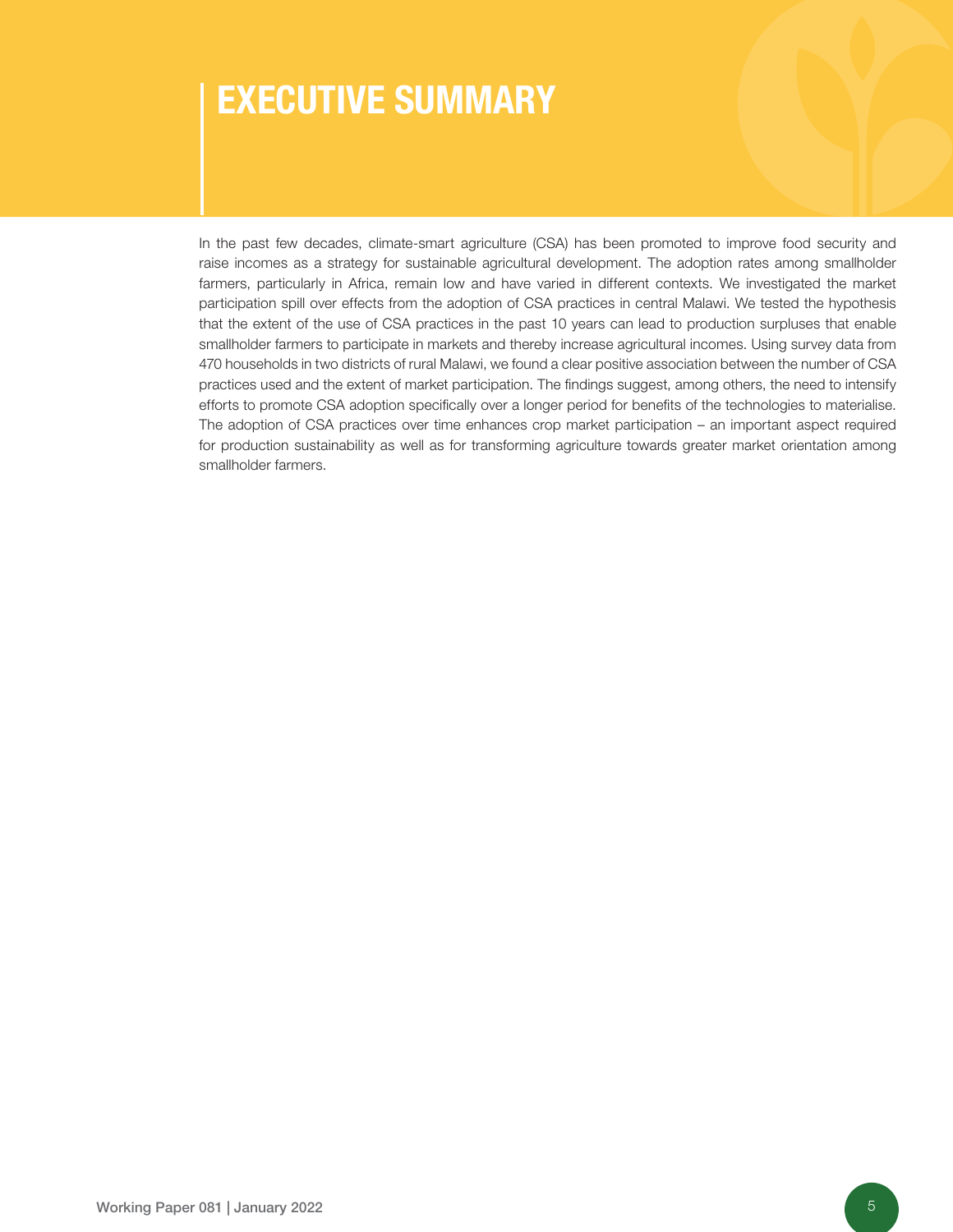### 1 INTRODUCTION

Agricultural productivity in sub-Saharan Africa has lagged compared to other developing regions (World Bank, 2009; NEPAD, 2013). The decimal agricultural performance has been associated with food insecurity, stagnant agricultural incomes, and poverty (FAO, 2020). The magnitude of these negative outcomes is more evident among the rural population in countries like Malawi where the majority depend on rain-fed agricultural livelihoods (AGRA, 2016). For instance, over half of Malawians are multidimensionally poor and gross national income per capita is at least three times lower than the sub-Saharan Africa average (UNDP, 2020). Furthermore, concerns about population growth *vis-a-vis* the increased demand for food and the urgency to provide the same sustainably have become apparent in national policy discourse (GoM, 2020). Recent trends in climate change-related stresses and shocks coupled with declining soil fertility amplify farming households' vulnerability, with some studies showing worsening climate-induced vulnerability to poverty (Shiferaw et al., 2014; Maganga, Chiwaula and Kambewa, 2021). This described situation has serious effects among smallholder farmers whose resilience to climate- and weather-related shocks and adaptation mechanisms are limited (Shiferaw et al., 2014; Makate et al., 2019; Murendo, Kairezi and Mazvimav, 2020).

In recognition of these challenges, multilateral organisations, development partners and national governments have been promoting the use of CSA practices as a strategy for sustainable agricultural development to increase food security and raise incomes. CSA is promoted in line with global food security objectives as an approach to sustainable farm production. According to FAO (2013), it is meant to address the intertwined challenges of food security, climate change adaptation and mitigation. Thus, there is recognition that agriculture itself impacts climate change (evident in emissions from the sector and practices that allow enhanced soil carbon sinks, for example) and that climate change threatens agricultural output (Hazell et al., 2010). CSA presents an integrative approach with an array of practices that supports the production of food in a more efficient way and builds greater resilience to climate change and shocks. The adopters of CSA practices conserve and enhance natural resources by being efficient in the way they

use land, water, and other inputs in agricultural value chains. The three objectives of CSA include sustainably increasing agricultural production, building resilient agriculture and food systems that can adapt to climate change and reducing greenhouse gas emissions from agriculture (FAO, 2013). In practice, these objectives are implemented together at various levels, scales and time horizons addressing context-specific priorities to achieve increased incomes, food security and development. Several practices, including those for soil and water conservation, soil fertility management, crop portfolio management, fertiliser use, and agroforestry tree cultivation, are promoted in the CSA approach to farm production.

Wide literature exists on adoption rates and factors influencing the adoption of CSA practices (Mazvimavi and Towmlow, 2009; Teklewold, Kassie and Shiferaw, 2013; Andersson and D'Souza, 2014; Ngwira et al., 2014; Simtowe, Asfaw and Abate, 2016; Theriault, Smale and Haider, 2017; Hagos, Ndemo and Yosuf, 2018). Other studies examine the impacts of such adoption on outcomes such as productivity, food security and income, or poverty reduction (Corbeels et al., 2014; Arslan, Belotti and Lipper, 2016; Manda et al., 2016; Kotu et al., 2017; Hasan, 2018; Tambo and Mockshell, 2018). However, studies linking the extent of adoption of sustainable agricultural practices to market participation among smallholder farmers in Africa are scarce. One exception is a study by Awotide, Karimov and Diagne, (2016) on the impacts of improved rice adoption on market participation in Nigeria. Proponents of CSA assert that the adoption of sustainable agricultural practices can lead to improved soils, which in turn likely supports increases in crop productivity. With this increased crop production, households can obtain marketable surplus that can then be used to participate in output markets and therefore earn higher agricultural incomes more sustainably (Mccarthy and Brubaker, 2014; Richards et al., 2019).

There is, however, increasing concern that adoption rates of various CSA practices in Africa are low and varied (Teklewold, Kassie and Shiferaw, 2013; Arslan, Belotti and Lipper, 2016). In addition, the low adoption of sustainable agricultural practices inhibits increases in production surplus, essentially limiting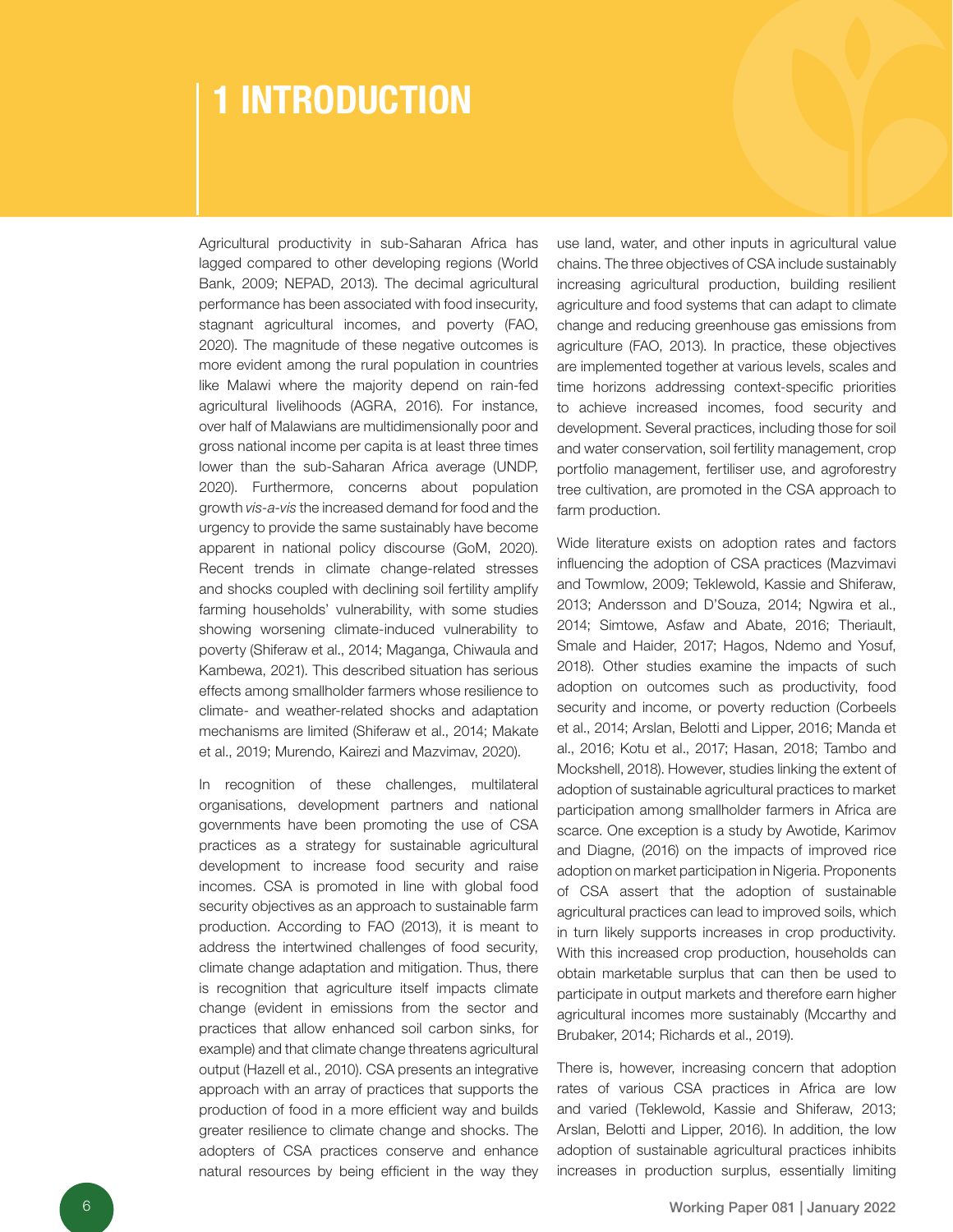the extent of crop market participation, resulting in lower incomes among smallholder farmers. This present study investigates the relationship between smallholder market participation and the extent of adoption of CSA practices in rural Malawi. Our unique contribution recognises that smallholder farmers adopt CSA practices through experimentation with multiple practices as observed by others (Wollni, Lee and Thies, 2010; Teklewold, Kassie and Shiferaw, 2013;) and that some of the practices cannot be used annually in certain circumstances. Therefore, we used a rich source of data that asked farmers about the use of CSA practices in the past 10 years. This is in line with the literature suggesting that longer periods of exposure are required to facilitate the adoption of some technologies (Holden et al., 2018; Musa et al., 2018). Our data provide wide information on the use of various CSA practices applicable in different agroecological and biophysical environments present in the study districts of Mchinji and Ntchisi in central Malawi where maize and groundnuts are the main food crops. Unlike previous studies, our multivariate analysis methods address any endogeneity issues arising from selection into technology adoption and market participation.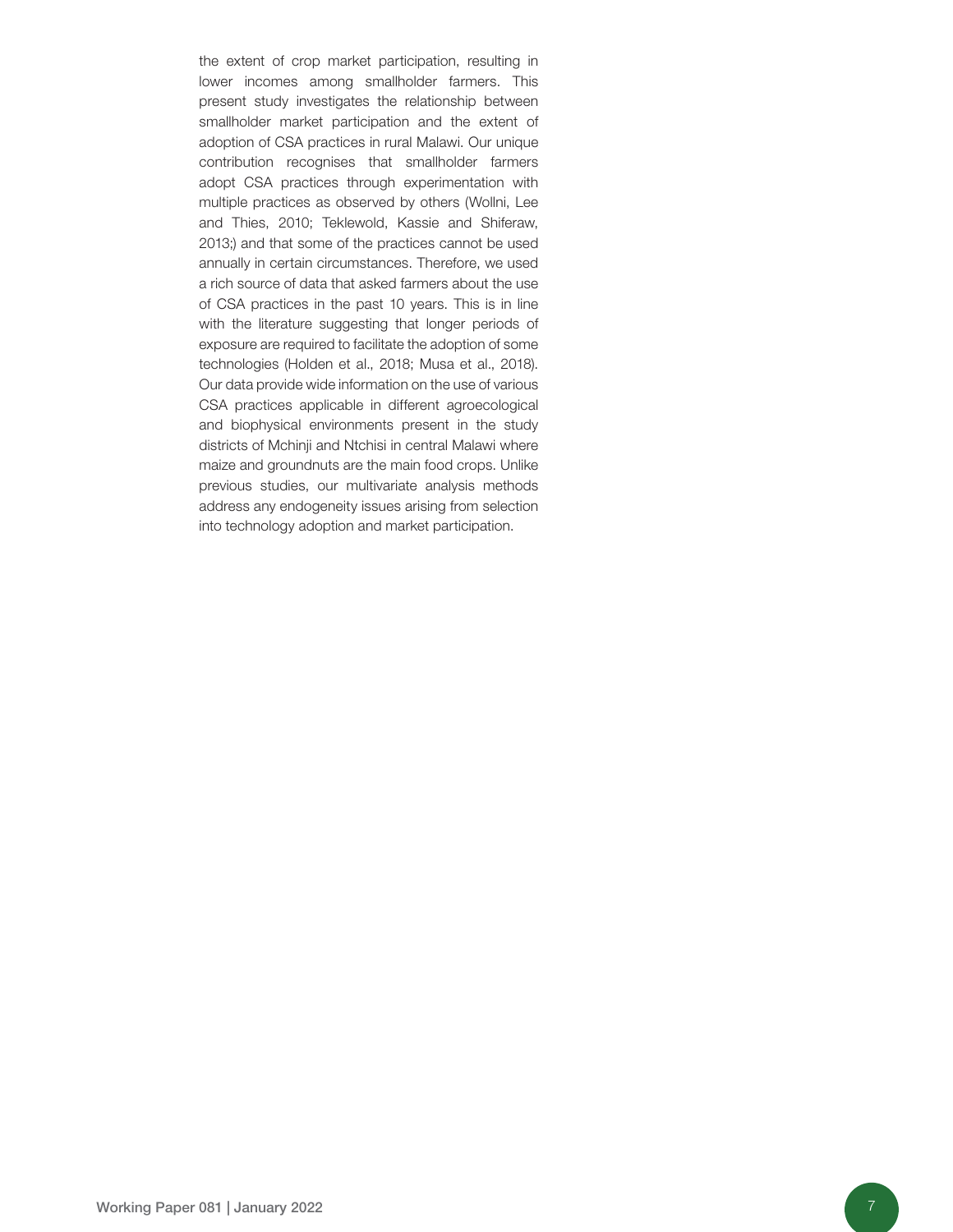### 2 DRIVERS OF AGRICULTURAL TECHNOLOGY ADOPTION AND LINKS TO MARKET PARTICIPATION

A large body of literature exists that identifies the drivers of agricultural technology adoption, drawing on household decision making models. A household decides to use and adopt CSA practices with the aim of maximising utility from leisure, own consumption of agricultural output, and consumption of market purchased goods subject to production, time, and income constraints (Barnum and Squire, 1979). CSA practices offers several benefits in different contexts that would motivate adoption, including enhancing the resilience of households to climate change-related shocks and promoting the efficient use of resources, which could, other things being constant, likely increase the profitability of agriculture. For instance, the literature suggests that crop diversification is among the adaptation strategies used by households in the face of increasing climate vulnerability in sub-Saharan Africa (Shiferaw et al., 2014; McCord et al., 2020). Other benefits from CSA adoption related to household food security. As demonstrated by Brüssow (2017) in Tanzanian households that adopted climate smart strategies were on average found to be more food secure than nonadopters. Relatedly, the adoption of conservation agricultural elements has been found to assist with soil moisture retention in Zambia and Zimbabwe (Thierfelder and Wall, 2009) with the potential to increase yields and reduce crop failure in periods of drought across Africa (Corbeels et al., 2014). A study by Kiptot, Franzel and Degrande (2014) demonstrates the substantial contribution of agroforestry to food security in Africa through increased crop and fruit production for food and income. Similarly, soil management technologies have been shown to improve smallholder farmer livelihoods in Kenya (Wanyama et al., 2010). Of course, these benefits are contextual depending on the agroecological and biophysical environment as well as other social and economic factors that drive the adoption of CSA.

Numerous studies have investigated drivers of the adoption of technologies that improve agricultural productivity. The decision by a farming household to use a technology and its extent of use is subject to several factors. The existing literature points to the relevance of information in creating awareness about a technology to kick-start the adoption process, making agricultural extension, and training a relevant factor influencing adoption (Giller et al., 2009; Arslan et al., 2014; Shiferaw et al., 2015; Arslan, Belotti and Lipper, 2016; Wossen et al., 2017; Hagos, Ndemo and Yosuf, 2018). Such information and interest in trying a technology may be strengthened by membership in farmer groups, as discovered in Nigeria regarding the use of improved rice varieties (Awotide, Karimov and Diagne, 2016), or in Honduras in relation to the adoption of soil conservation practices among farmers (Wollni, Lee and Thies, 2010). Furthermore, Corbeels et al. (2014) argue that good markets for purchased inputs and sale of produce are important for the adoption of conservation technologies in Africa. This is supported by the finding from Wollni, Lee and Thies (2010) that participation in organic markets in Honduras encouraged the use of soil conservation practices. Relatedly, for some practices, such as conservation agriculture, there is a trade-off between using crop residues as soil cover versus feeding them to animals, which has both costs and benefits for the farmer (Andersson and D'Souza, 2014; Corbeels et al., 2014).

There are also differences in the perceived shortand long-term benefits of CSA to be considered by a farmer when deciding to use a technology. For instance, Corbeels et al. (2014) demonstrates that increases in income with CSA adoption were less evident, possibly due to the long duration required for soil fertility improvement to yield results from land use change. This is more important in situations where the food security first strategy is key for the survival of smallholder farmers who are both producing and consuming economic agents (Singh, Squire and Strauss, 1986; Dillon and Barrett, 2017). Such perceptions about the period required to realise gains from CSA technologies may explain the lack of and/ or inadequate adoption of *ex ante* risk management strategies to cope with climate change. In relation to this, Coulibaly et al. (2015) found that farmers in Malawi largely adopted ex post strategies such as participating in seasonal labour markets and selling forest products rather than sustainable ones such as those promoted under CSA like farm irrigation, change of crop type/ variety and crop diversification. Additionally, constraints related to economic factors such as land, labour and capital availability prevent the implementation of some CSA practices (Nhemachena, Hassan and Chakwizira,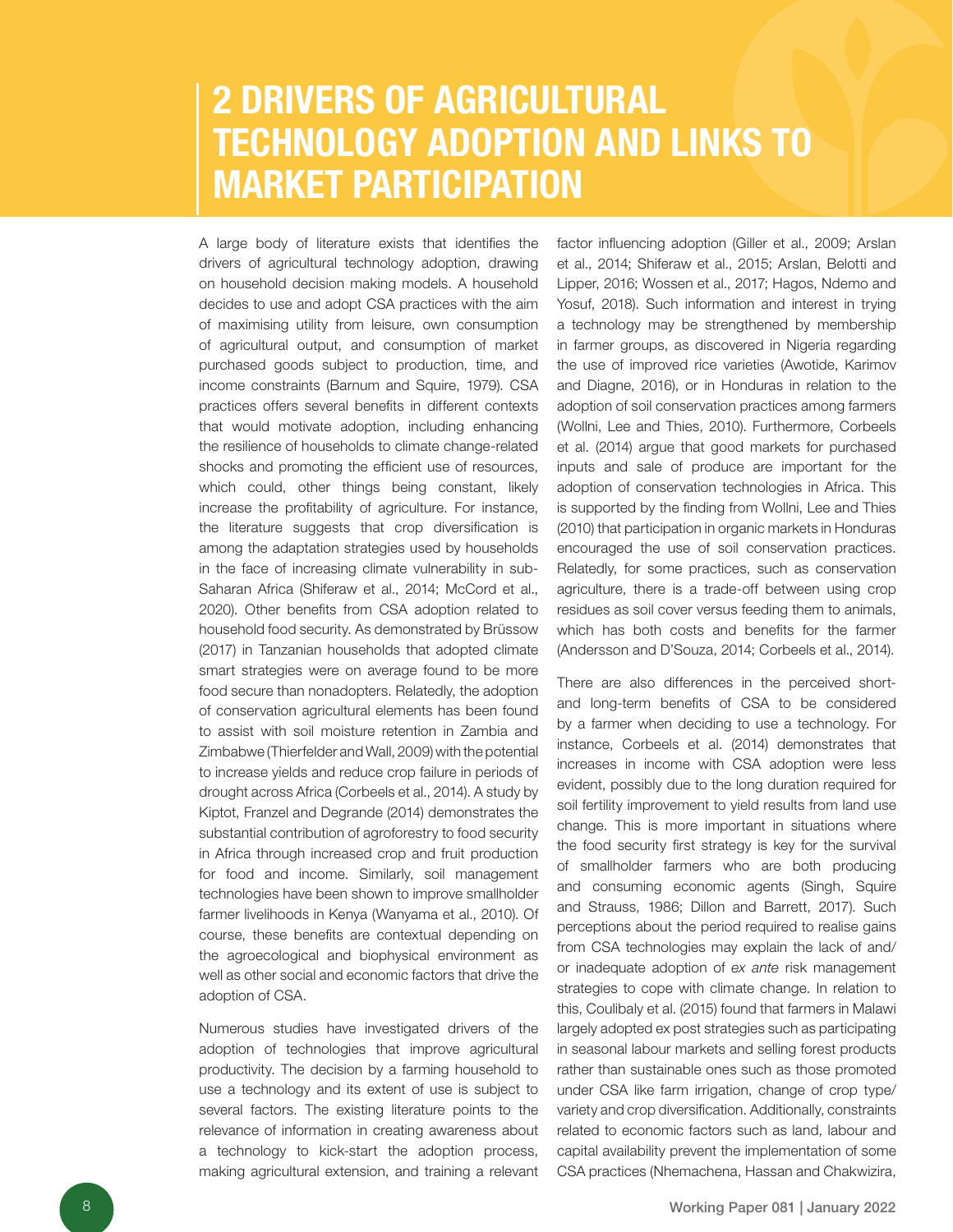2014; Pannell, Llewellyn and Corbeels, 2014; Awotide, Karimov and Diagne, 2016). These resources may be inadequate among smallholder households, therefore affecting the uptake of technologies.

The productivity improvements arising from adopting individual or a package of CSA practices are expected to support increased farm production. Such production increases could assure households of availability and access to food while allowing for increased marketable surpluses. Market participation is of course subject to market and price constraints, transaction, and infrastructure costs (Mather, Boughton and Jayne, 2013). However, a household would maximise its utility by deciding to participate in markets if expected utility from market participation is higher than expected utility from consumption. In relation to this, some studies have found, to varying degrees, that market participation reduces poverty and improves nutrition in households (Pingali and Rosegrant, 1995; Carletto, Corral and Guelfi, 2017; Ogutu and Qaim, 2019). One of the key drivers of market participation is output because without marketable surplus, households would not engage in markets. It therefore follows that the productivity-enhancing technologies that the CSA approach promotes would positively contribute to increased outputs. In addition, the resilience built will support livelihoods, making it easy for households to participate in markets knowing they could be cushioned by the resilient livelihood activities. Other drivers of the extent of market participation on the production side include gender, access to improved seeds, education, landholding, off-farm income and labour, to mention a few (Awotide, Karimov and Diagne, 2016). These factors indirectly affect the market orientation of households through the marketable surplus pathway. On the market side, factors that smoothen agricultural trade and reduce transactional costs also influence market participation (Pingali, Khwaja and Meijer, 2005). These factors include access to credit, social networks, and market information, as well as distance to the market. Using the data available, we controlled for some of these factors in our analysis.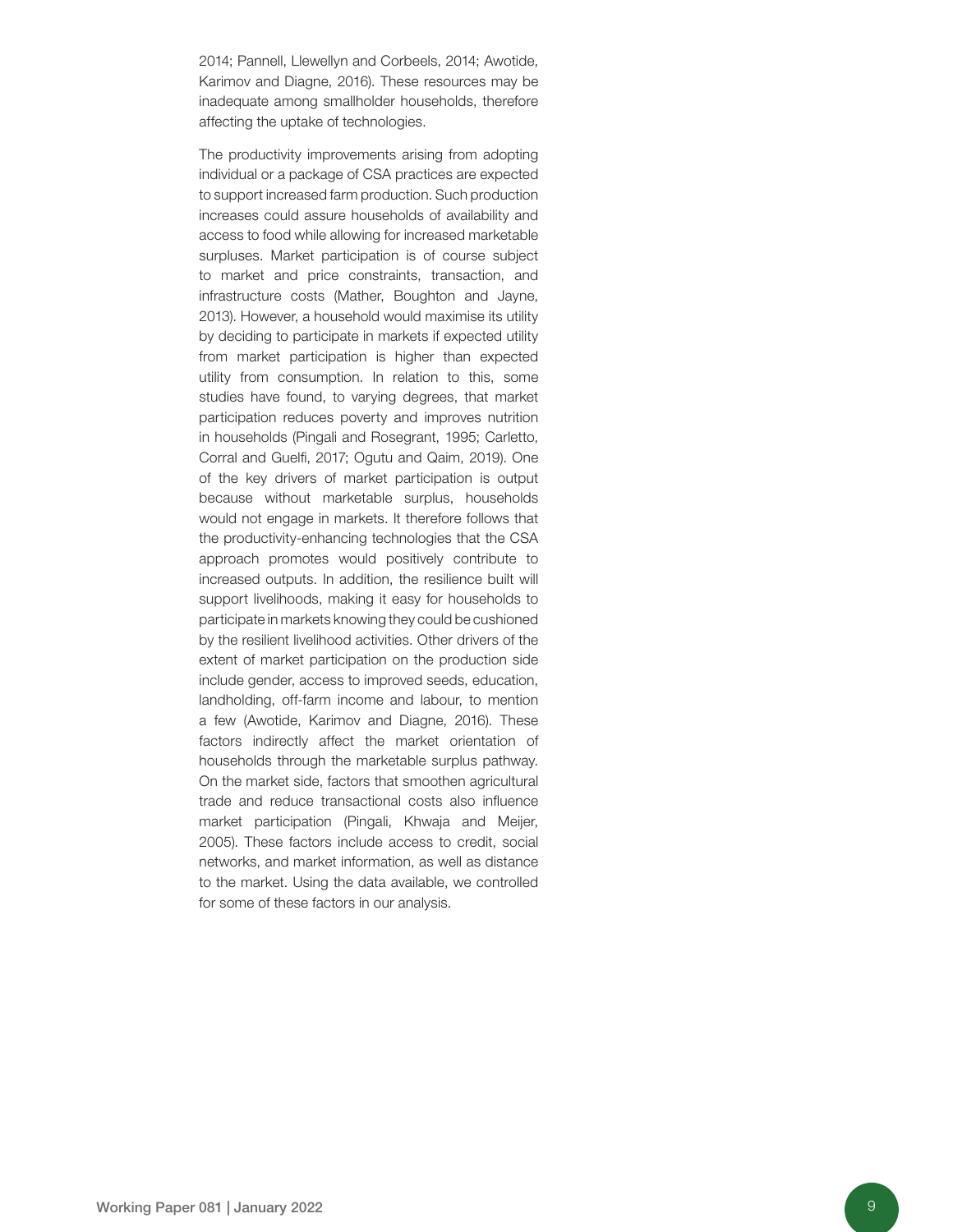### 3 METHODS

#### *3.1 Study area, sampling, and samples 3.2 Model estimation*

This study used cross-sectional data collected from the two districts Mchinji and Ntchisi in central Malawi. These central districts of Malawi are associated with high production of food and cash crops, including tobacco – the main export crop. Maize and groundnuts are key food crops grown by smallholder farmers in these districts with produced surpluses marketed. The agroecological and biophysiological characteristics of the locations make agricultural production more efficient in these locations (Asfaw et al., 2017). These areas are therefore considered to constitute 'the food basket' of the country. Thus, even though this study considers district fixed effects, the findings cannot be extrapolated to all regions in Malawi because the two study districts are in the same agroecological and livelihood zone. As a country, Malawi has 10 livelihood zones with different agricultural production potentials (GoM, 2005), and our study locations happen to be in the supposedly most production efficient zone (Asfaw et al., 2017). The study sites are therefore already advantageous in terms of production and CSA is more likely to be adopted by smallholder farmers.

The data used in this study were collected as part of a longitudinal study by APRA<sup>1</sup> investigating pathways to commercialisation and its outcomes (Matita et al., 2018). A sample of 470 households interviewed in September/October 2018 was used in the analysis. The households were drawn and tracked based on an original random sample interviewed in 2007 as part of the evaluation of the Agricultural Input Supply Programme in Malawi (SOAS et al., 2008; Matita et al., 2021). The follow-up dataset used in this study constitutes 42 per cent of the original households and 58 per cent of branching-out households composed of household members that were found to lead independent lives at the time of the survey. These households were engaged in farming activities in the 2017/18 agricultural season. Using a structured questionnaire, they provided information about their livelihoods, food security situation and experienced shocks, including adoption of agricultural technologies and CSA practices.

The following model was estimated to explain the effects of the extent of adoption of CSA practices on the extent of market participation among smallholder farmers:

$$
HCI_i = \beta_0 + \beta_1 CSA_i + \beta_2 X_i + \varepsilon_i \tag{1}
$$

where  $HCI<sub>i</sub>$  is the household crop commercialisation index for household  $i$ ,  $CSA<sub>i</sub>$  is the number of CSA practices used – an indicator of the extent of adoption by household  $i$ ,  $\boldsymbol{X}_{\!i}$  is a vector of control variables and  $\varepsilon_{\!i}$ is the random error term.

Our estimation strategy recognises that the adoption of CSA practices can be endogenous and that the use of ordinary least squares in estimating  $\beta_{_1}$  may lead to biased estimates arising from the correlation between  $CSA_i$  and  $\varepsilon_i$ . Farmers that adopt CSA practices may have unobserved characteristics that systematically differ from nonadopters. Consequently, these unobserved characteristics can correlate with the market-orientated behaviour of farmers. To address this endogeneity problem, we use the control function (CF) approach involving two stages (Woodridge, 2010).

In the first stage, we estimated determinants of the extent of adoption of CSA practices to obtain predicted residuals. The following model was estimated:

$$
CSA_i = \alpha_0 + \alpha_1 \mathbf{E} A_i + \alpha_2 \mathbf{H}_i + \alpha_3 \mathbf{Z}_i + u_i \quad (2)
$$

where *CSA* is the indicator of the extent of adoption of CSA practices by household *i*, *EA<sup>i</sup>* is the vector of extension service access variables, *H<sup>i</sup>* is a vector of household characteristics, *Zi* is a vector of control variables including the number of agricultural shocks experienced by a household in the past two years and  $u_i$ is the random error term. In estimating equation (2), the study did not account for plot-specific characteristics

1 See www.futureagricultures.org/apra for details on APRA and in particular research work in Malawi.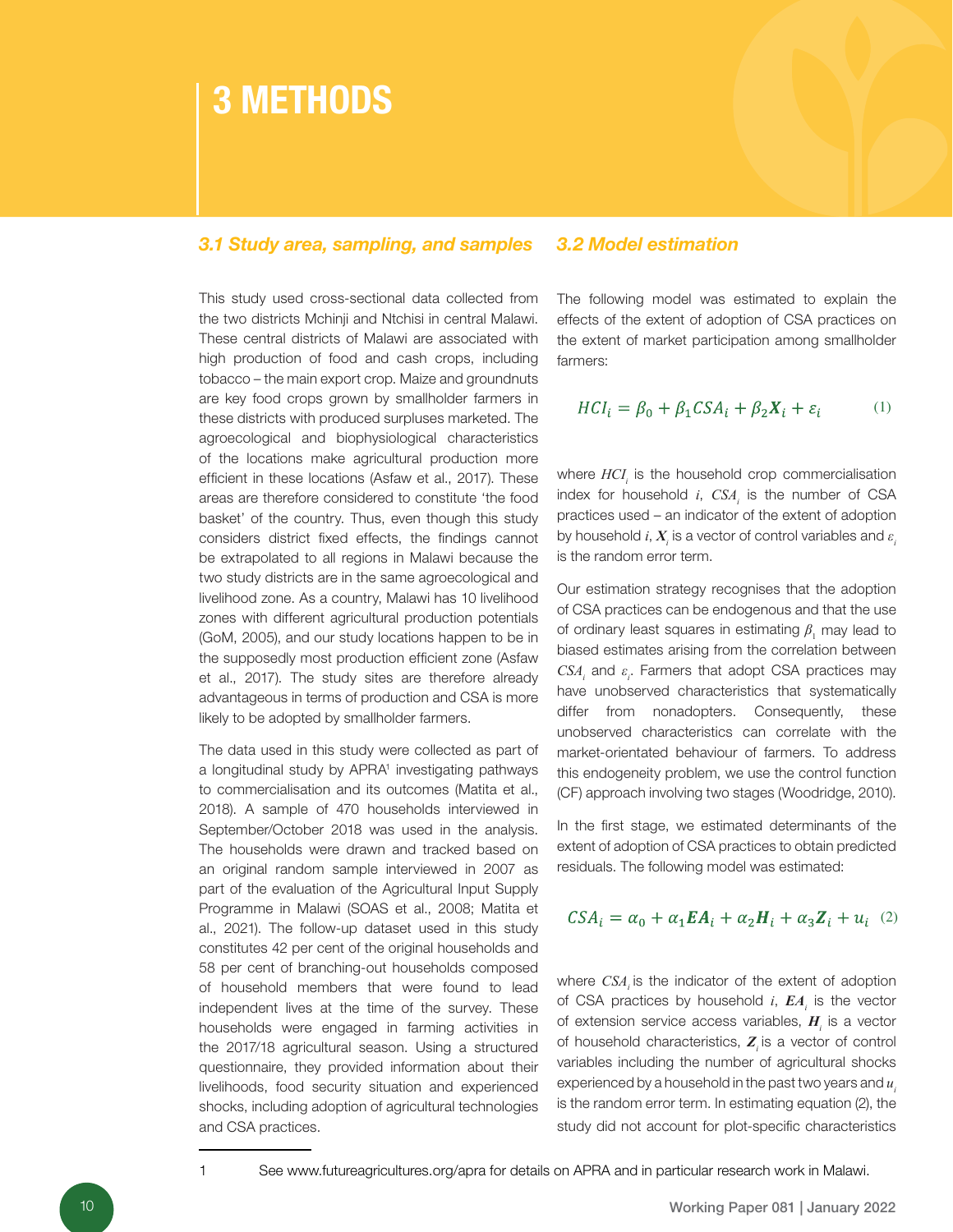pertaining to soil and slope properties that may necessitate the adoption of some CSA practices as found relevant elsewhere (Arslan, Belotti and Lipper, 2016; Kotu et al., 2017) due to data limitations.

Given that the indicator of the extent of CSA adoption is a count variable, Poisson regression would be the likely model to be used. However, the Poisson assumes that adoption occurs with the same probability, an assumption that may not be valid in multiple adoption of CSA practices because experience and information gathered about prior technologies becomes useful in the decision (Wollni, Lee and Thies, 2010; Teklewold, Kassie and Shiferaw, 2013). Some studies model this relationship as a dichotomous choice of adopting a specific practice or package of practices using probit models (Arslan et al., 2014; Simtowe, Asfaw and Abate, 2016). Others use multinomial logit models to explain adoption behaviour across several practices. However, in a few studies, ordered probit has been used to capture the fact that farmers tend to adopt a package of practices partially or adopt multiple practices (Wollni, Lee and Thies, 2010; Teklewold, Kassie and Shiferaw, 2013). In this study, we used the ordered probit model.

The CF approach requires the inclusion of instrumental variables (IVs) in the first stage that correlate with adoption but are not correlated with the extent of market participation. Previous studies have used access to agricultural extension advice on technologies representing spillover effects of extension services, advice, and knowledge in a community (Arslan, Belotti and Lipper, 2016; Ragasa and Mazunda, 2018). Here, we use the average number of good agricultural practices (GAPs) for which households in a community received information. Intuitively, the adoption of CSA practices may be influenced by the number of technologies for which information is made available. Information and knowledge on different technologies is largely lacking among smallholder farmers in sub-Saharan Africa (Shiferaw et al., 2015). Improving access to extension information could facilitate experimentation and peer learning, especially among the early adopters that try technologies when the associated costs and risks are unknown in their setting. However, there is no reason to suspect that information on GAPs might influence how much of the harvested crop should be sold, especially in this context, where smallholder farmers largely produce for subsistence, with market participation decisions made after production. The costs associated with receipt of extension information may therefore be regarded as a fixed transaction cost (Key, Sadoulet and Janvry,

2000). In any case, a new set of factors may have to be considered for the decision on how much output to sell such as food requirements versus marketable surplus, availability of markets, and their risks – which at the marketing point have less to do with whether they received information on GAPs or not. This IV was found to significantly influence the adoption of CSAs but did not correlate with the outcome of interest using pairwise correlation. The variable was further included in both models to test for its exogeneity.

In the second stage, the predicted generalised residuals from the first stage are used as one of the covariates in estimating equation (1). A significant coefficient of the residuals in equation (1) implies endogeneity and inclusion of residuals correct for the bias in *β***<sup>1</sup>** , while an insignificant coefficient implies that equation (1) can produce an unbiased estimate of  $\beta$ , when residuals from the first stage are excluded in the estimation. Here, the impact of CSA on the extent of market participation models is estimated using fractional logit models because the dependent variable crop commercialisation index is censored taking values between zero and one (Woodridge, 2010). Several variables influencing farmer market participation are controlled for, consistent with the existing literature (Pender and Alemu, 2007; Jaleta, Gebremedhin and Hoekstra, 2009; Wale and Baiyegunhi, 2015; Kabiti et al., 2016; Woldeyohanes, Heckelei, and Surry, 2017; Mmbando, Ogutu and Qaim, 2019; Rubhara and Mudhara, 2019), including receipt of subsidised farm inputs<sup>2</sup> and an indicator of household food security  $$ the coping strategy index calculated based on Maxwell, Vaitla and Coates (2014). To check the consistency of the results, we employed the double-hurdle estimation, which allows for selectivity into market participation, as applied in other studies (Mather, Boughton and Jayne, 2013; Sibande, Bailey and Davidova, 2017).

#### *3.3 Description of key variables*

Our dependent variable, the household commercialisation index (HCI), was calculated as the total value of agricultural output that was sold or planned to be sold from the 2017/18 agricultural season by the household, consistent with others (Carletto, Corral and Guelfi, 2017; Sibande, Bailey and Davidova, 2017). The HCI take the values between zero and one, with the latter indicating no market participation and the former indicating complete sale of what is produced. We used the selling prices stated by farmers to compute the value of all crops cultivated by the household.

<sup>2</sup> For details about the Malawi Farm Input Subsidy Programme see Chirwa and Dorward (2013)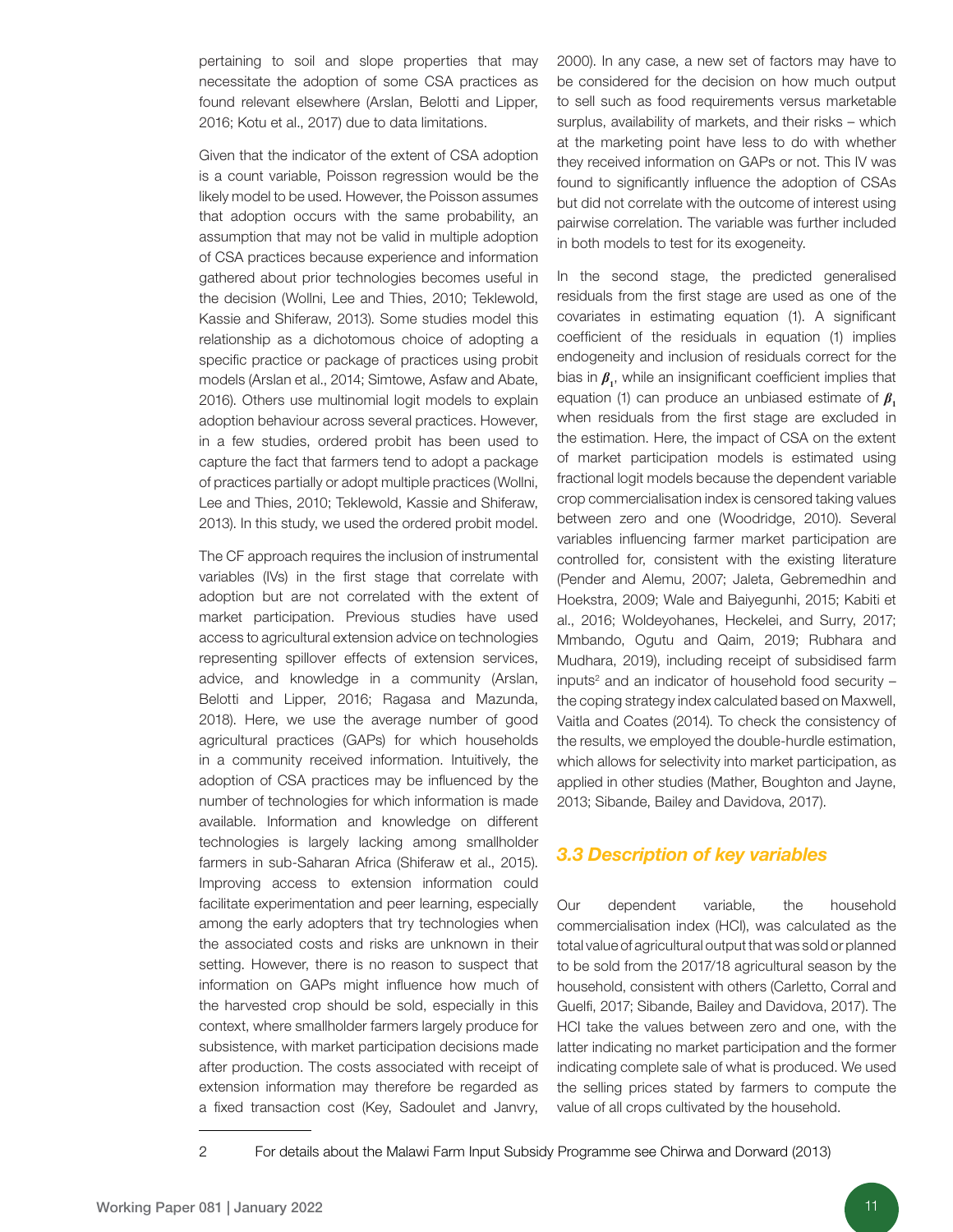The main explanatory variable is the extent of adoption of CSA represented by the count of CSA practices used by the households in the past 10 years. Households were asked if in the past 10 years they have used any soil fertility improvement, soil and water conservation or cultivated agroforestry tree crops as listed in Table 3.1. The use of the CSA practices in the past can be intermittent over the reference period. Furthermore, our data did not include questions that could be used to verify continued use of the practices in the year of study. To capture usage, we created a dummy variable equal to one or zero, to indicate if a household had used a CSA practice. This approach to defining the variables, however, does not reflect the differences in the intensity of use. For example, some farmers may apply the recommended rate of manure, while others may apply far less than the recommended rate. However, in our approach, they are all treated as having used the technology. Using the different CSA dummy variables, we created a total count of practices used by the farmer that was used in the econometric modelling.

It is hypothesised that the greater the extent of use of CSA practices, the more improved soils become and the higher the productivity, leading to more marketable surplus, hence greater engagement of the household with the output market and a higher level of market participation – consistent with the aims of CSA to increase incomes. As previously mentioned, the modelling controls for different household socioeconomic and farming characteristics. However, we failed to account for the possibility that some unobserved characteristics might influence the extent of market participation and the adoption of CSA practices at the same time – for example, risks and time preferences. This is an area that future investigation might therefore consider. Table A1 provides the description of the variables and expected sign of relationship with extent of CSA practices adoption and market participation.

| Soil fertility improving | Soil and water conservation | <b>Fertiliser trees</b>             |  |  |  |  |
|--------------------------|-----------------------------|-------------------------------------|--|--|--|--|
| 1. Crop residue          | 9. Grass strips             | 17. Any fertiliser tree (Tephrosia, |  |  |  |  |
| 2. Animal manure         | 10. Contour ridges          | Gliricidia, Sesbania, Faidhebia)    |  |  |  |  |
| 3. Inorganic fertiliser  | 11. Bench terraces          |                                     |  |  |  |  |
| 4. Legume cover crop     | 12. Drainage channels       |                                     |  |  |  |  |
| 5. Compost               | 13. Pit planting            |                                     |  |  |  |  |
| 6. Intercropping         | 14. Box ridges              |                                     |  |  |  |  |
| 7. Crop rotation         | 15. Swales                  |                                     |  |  |  |  |
| 8. No tillage            | 16. Infiltration pits       |                                     |  |  |  |  |

Table 3.1: List of CSA practices investigated

Source: Authors' own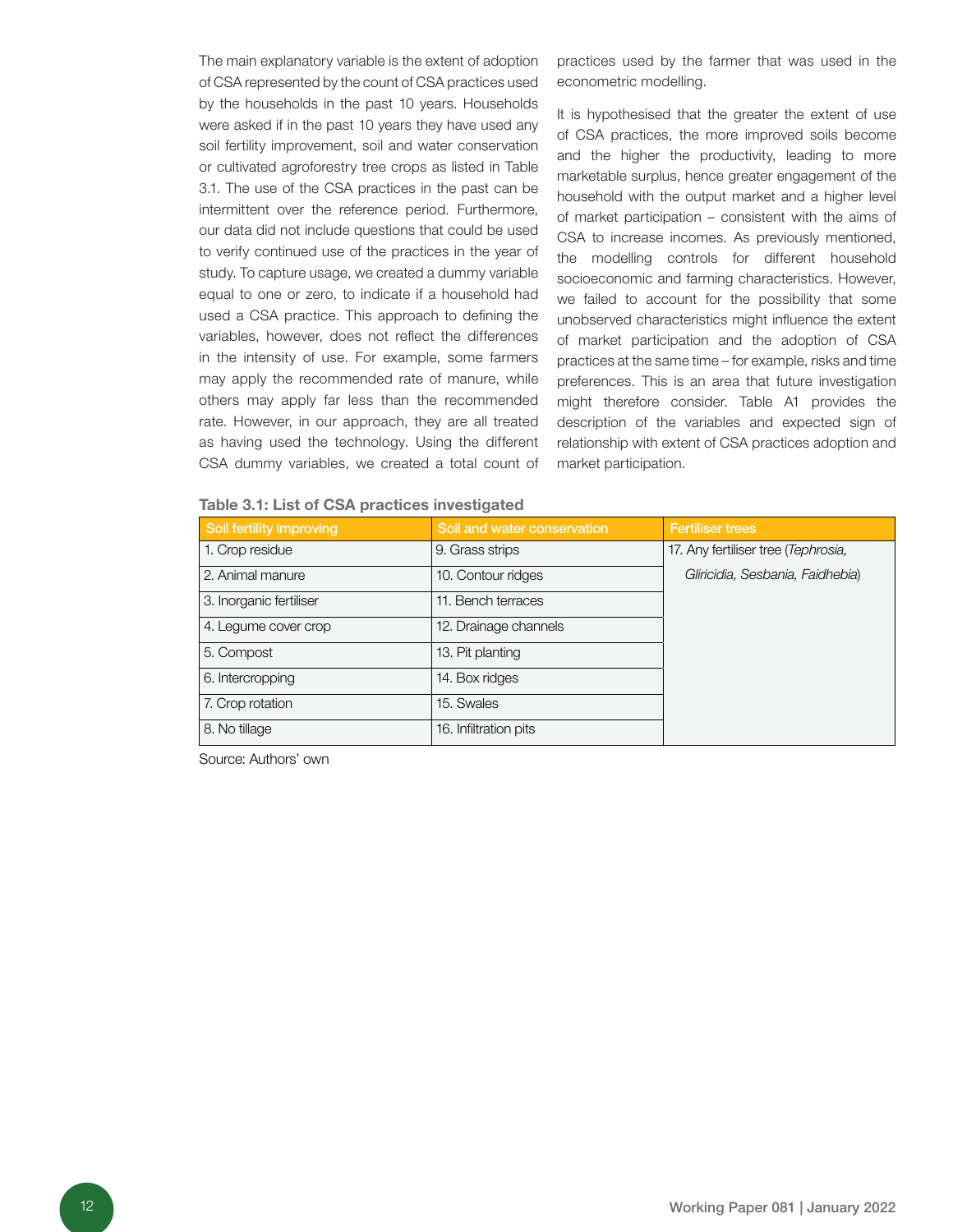### 4 RESULTS

#### *4.1 CSA practices used by sampled farmers*

Table 4.1 presents the proportion of households using various CSA practices. The top two practices reported by over 80 per cent of the households included crop rotation and application of inorganic fertiliser. This could be attributed to the government large-scale

input subsidy programme that provides inorganic fertilisers and increased rotation of maize cultivation with legume crops. The proportion of farmers in our sample who received subsidised farm inputs was only 7 per cent but approximately 61 per cent of the farmers purchased commercial inorganic fertilisers in the 2017/18 farming season. It seems that over the past 10 years in question the technologies were taken

Table 4.1: Proportion of households using CSA practices (%)

| Variable               | <b>Mean</b> | Std. dev. | Variable          | Mean | Std. dev.       |
|------------------------|-------------|-----------|-------------------|------|-----------------|
| Crop residue           | 0.59        | 0.49      | Grass strips      | 0.33 | 0.47            |
| Animal manure          | 0.52        | 0.50      | Contour ridges    | 0.27 | 0.44            |
| Inorganic fertiliser   | 0.89        | 0.31      | Bench terraces    | 0.11 | 0.31            |
| Legume cover           | 0.33        | 0.47      | Drainage channel  | 0.38 | 0.49            |
| Compost                | 0.37        | 0.48      | Pit planting      | 0.06 | 0.23            |
| Intercropping          | 0.50        | 0.50      | Box ridges        | 0.43 | 0.50            |
| Crop rotation          | 0.81        | 0.39      | <b>Swales</b>     | 0.03 | 0.17            |
| No tillage             | 0.13        | 0.34      | Infiltration pits | 0.04 | 0.20            |
| Any agroforestry tree  | 0.33        | 0.47      |                   |      | $\qquad \qquad$ |
| Number of observations |             | 470       |                   |      |                 |

Notes: All variables are dichotomously equal to 1 for the stated practice and 0 otherwise for the base category. Source: Authors' own

| <b>Fable 4.2: Quantiles of HCI and indicators of CSA practices used</b>    |      |           |             |           |             |             |             |           |             |           |
|----------------------------------------------------------------------------|------|-----------|-------------|-----------|-------------|-------------|-------------|-----------|-------------|-----------|
|                                                                            |      |           |             | Panel A   |             |             |             |           |             |           |
| Q <sub>1</sub><br>Q <sub>4</sub><br>Q3<br>Q <sub>5</sub><br>Q <sub>2</sub> |      |           |             |           |             |             |             |           |             |           |
|                                                                            | Mean | <b>SD</b> | <b>Mean</b> | <b>SD</b> | <b>Mean</b> | <b>SD</b>   | <b>Mean</b> | <b>SD</b> | <b>Mean</b> | <b>SD</b> |
| Commercialisation index                                                    | 0.02 | 0.06      | 0.38        | 0.09      | 0.66        | 0.05        | 0.84        | 0.05      | 0.99        | 0.02      |
| Number of CSA practices<br>used                                            | 5.05 | 2.59      | 6.07        | 2.50      | 6.06        | 2.74        | 6.96        | 2.58      | 6.40        | 3.19      |
| N                                                                          |      | 94        |             | 94        |             | 94          |             | 95        |             | 93        |
|                                                                            |      |           |             | Panel B   |             |             |             |           |             |           |
|                                                                            |      |           |             |           |             | <b>Mean</b> | <b>SD</b>   |           | Min.        | Max.      |
| Number of CSA practices used                                               |      |           |             |           |             | 6.11        | 2.79        | $\Omega$  |             | 14        |
| Proportion of CSA used out of 17 available                                 |      |           |             | 0.36      | 0.16        | $\Omega$    |             | 0.82      |             |           |
| Commercialisation index                                                    |      |           |             |           |             | 0.58        | 0.35        | $\Omega$  |             | 1         |
| N                                                                          |      |           |             |           |             | 470         |             |           |             |           |

Notes: Panel A presents the mean and standard deviation (SD) by quantiles (Q1 to Q5) of the HCI. Panel B shows descriptive statistics for the different measures of CSA practices used in this paper. Source: Authors' own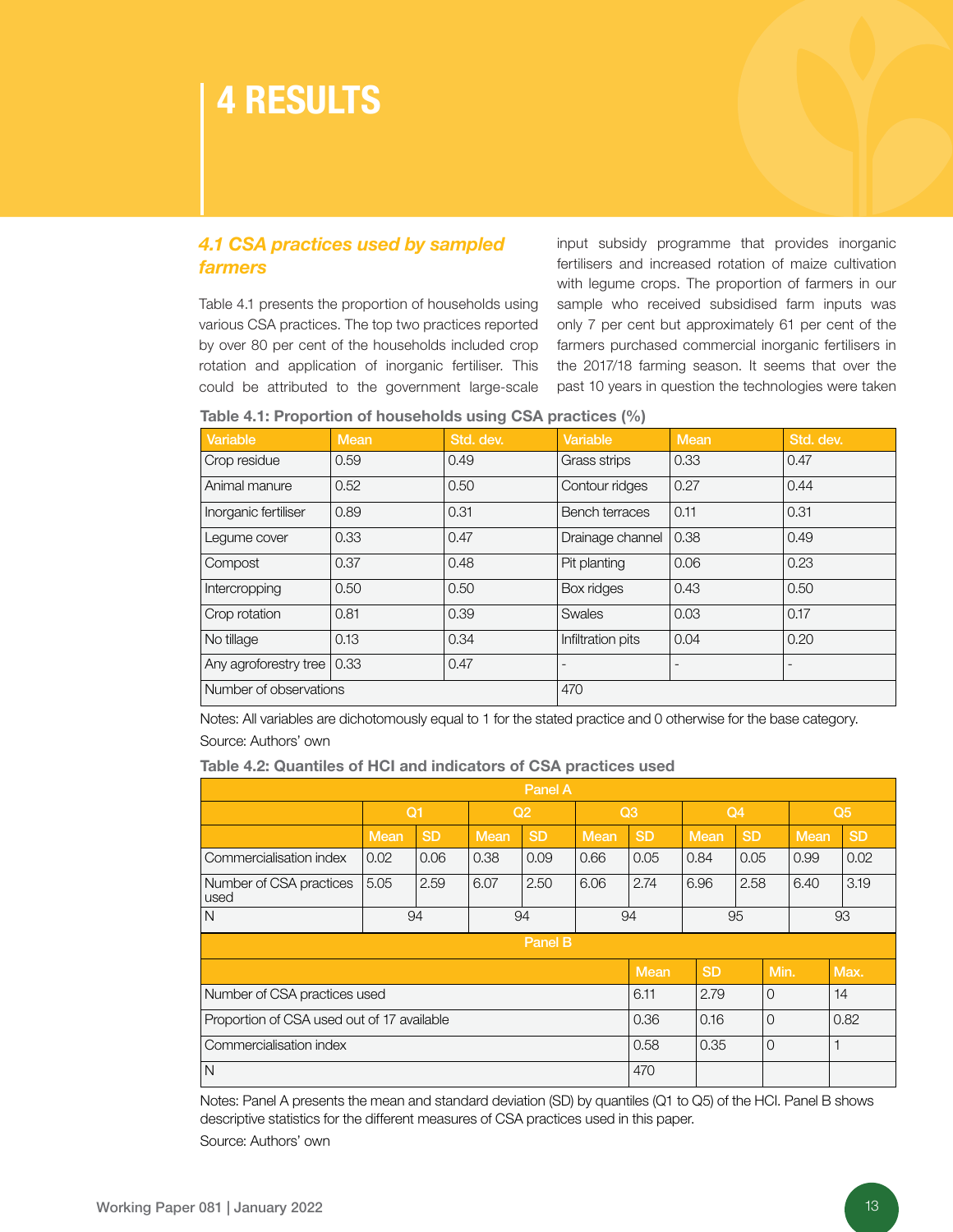up by farmers irrespective of programme participation, signifying technology diffusion. We found that no tillage was the least commonly used technology for improving soil fertility. The most used soil and water conservation practices in the past 10 years were box ridges, drainage channels and grass strips, which were reported by 43, 38 and 33 per cent of the farmers, respectively, while swales, infiltration pits and pit planting were used by a few households. Agroforestry trees have been planted by 33 per cent of the sample in the past 10 years.

In Table 4.2, we present quantiles of the household crop commercialisation index and indicators of the extent of adoption of CSA practices. The least commercialised farmers in quantiles 1 and 2 sold 3 per cent and 38 per cent of their produce, respectively, while those in quantile 3 sold 66 per cent of their produce (panel A). The quantile differences in the extent of market participation were statistically significant at the 1 per cent level. On average, the extent of market participation defined by the HCI is estimated at 58 per cent of crop produce (panel B). On average, households used six of

Table 4.3: Descriptive statistics of variables used in the models

the CSA practices for which information was sought, representing 33 per cent of practices being used. The least commercialised households (in quantile 1) adopted only five CSA practices. Using Bonferroni's adjustment for pairwise correlation analysis, we observed significant differences between quantiles 1 and mean values obtained in quantiles 4 and 5 for the number of CSAs and proportion of those technologies used.

#### *4.2 Descriptive statistics of variables used in estimated models*

In Table 4.3, we present descriptive statistics of the variables used in estimated models. The average age of household heads was 41 years, and most of them were male-headed with a maximum of eight years of education in the household. Widespread receipt of extension messages was reported by 85 per cent of the households with the average number of GAPs for which extension advice was received at seven. Approximately 36 per cent reported the presence of lead farmers in their community. The households

| <b>Variable</b>                                      | <b>Mean</b> | Std. dev. | Min.           | Max.         |
|------------------------------------------------------|-------------|-----------|----------------|--------------|
| Age of household head (years)                        | 41.0        | 16.21     | 17             | 90           |
| Male-headed household (0/1)                          | 0.83        | 0.38      | $\overline{0}$ | $\mathbf{1}$ |
| Maximum years of schooling in household              | 8.16        | 3.36      | $\overline{0}$ | 22           |
| Adult equivalents                                    | 4.23        | 2.13      | 1              | 15           |
| Asset index                                          | 1.33        | 0.58      | $\overline{0}$ | 1.8          |
| Total livestock units (TLU)                          | 0.52        | 1.43      | $\Omega$       | 18           |
| Received any agriculture extension (0/1)             | 0.85        | 0.36      | $\overline{0}$ | $\mathbf{1}$ |
| Received extension on farm business management (0/1) | 0.40        | 0.49      | $\overline{0}$ | $\mathbf{1}$ |
| Community has a lead farmer (0/1)                    | 0.36        | 0.48      | $\Omega$       | $\mathbf{1}$ |
| Land holding size (ha)                               | 1.60        | 2.89      | $\Omega$       | 40           |
| Number of crops cultivated                           | 2.99        | 1.55      | 1              | 11           |
| Plot managed by male head (0/1)                      | 0.70        | 0.46      | $\overline{0}$ | $\mathbf{1}$ |
| Plot managed by female head (0/1)                    | 0.16        | 0.36      | $\Omega$       | 1            |
| Male head makes crop income use decisions (0/1)      | 0.67        | 0.47      | $\Omega$       | 1            |
| Female head makes crop income use decisions (0/1)    | 0.18        | 0.39      | $\Omega$       | $\mathbf{1}$ |
| Household hired agricultural labour (0/1)            | 0.31        | 0.46      | $\overline{0}$ | $\mathbf{1}$ |
| Household has a member of farmer club (0/1)          | 0.13        | 0.33      | $\overline{0}$ | 1            |
| Household obtained credit (0/1)                      | 0.09        | 0.29      | $\overline{0}$ | $\mathbf{1}$ |
| Household received subsidised fertiliser (0/1)       | 0.07        | 0.26      | $\overline{O}$ | $\mathbf{1}$ |
| Household purchased commercial fertiliser (0/1)      | 0.60        | 0.49      | $\overline{0}$ | 1            |
| Number of GAPs with extension provided               | 7.23        | 6.02      | $\overline{0}$ | 19           |
| <b>Number of observations</b>                        | 470         |           |                |              |

Notes: (0/1) indicates dichotomous variables for the stated category equal to 1, otherwise equal to 0 for the base category.

Source: Authors' own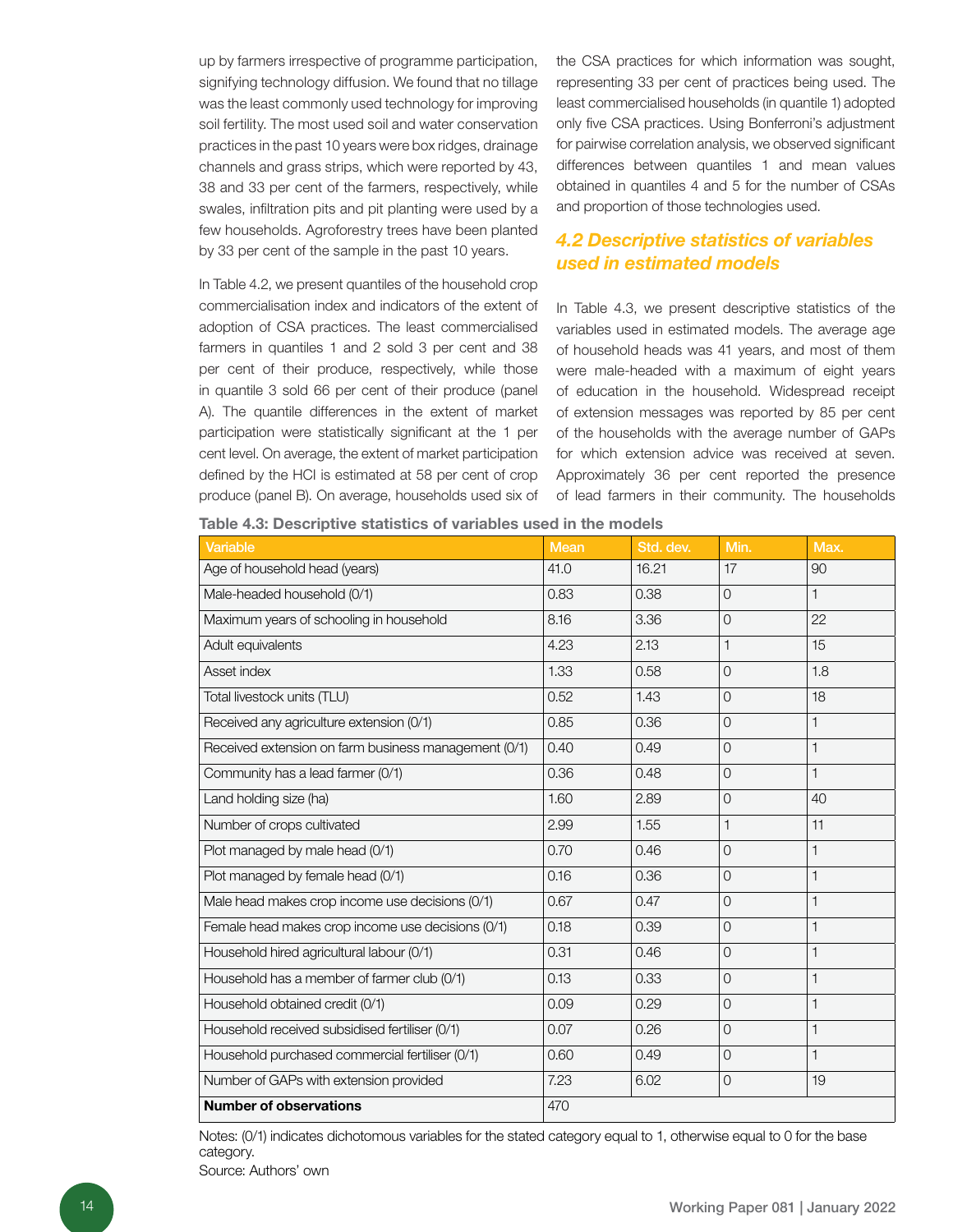cultivated, on average, 1.60ha of land, with most plots managed by male heads (70 per cent) relative to female heads (16 per cent). Similarly, male heads tended to make most of the decisions on crop sales income relative to female heads. Hiring of agricultural labour was observed among 31 per cent of the farmers, with 13 per cent having a household member participating in a farmer club and 9 per cent obtaining any credit. Only 7 per cent received subsidised farm inputs in the 2017/18 farming year with many – estimated at 61 per cent – purchasing commercial fertiliser on the market. The proportion of households with a member in community farmer groups was estimated at 13 per cent.

#### *4.3 Determinants of extent of adoption of CSA practices*

Table 4.4 presents the regression results on determinants of the extent of adoption of CSA practices from an ordered probit estimation. Overall, the model was significant judging by the obtained probabilities for the Wald statistic. Our IV, the intensity of receipt of GAP information, was statistically significant, implying that the number of CSA practices adopted is likely to be greater with increased intensity of receipt of GAP information. This finding is consistent with the strong and positive association between receipt of agricultural extension services, participation in farmer clubs and presence of a lead farmer in community and likely adoption of higher number of CSA practices. We further found a significant positive relationship between the adoption of CSA and maximum years of education in the household (p<0.01). The number of crops cultivated was also associated with a significantly higher number of CSA practices being used. However, we failed to find a relationship between the number of CSA practices adopted and variables such as land, household size and hiring of agricultural labour, indicating that these variables do not present constraints to the extent of technology adoption. This corroborates findings elsewhere in Zambia (Arslan et al., 2014). This could be because here adoption is considered over a longer period – the past 10 years – and therefore current land and household size as well as hiring of agricultural

| Table 4.4: Determinants of the extent of adoption of CSA practices |  |  |  |  |  |  |  |
|--------------------------------------------------------------------|--|--|--|--|--|--|--|
|--------------------------------------------------------------------|--|--|--|--|--|--|--|

| Dependent variable: number of CSA practices used | Coeff.        | <b>Robust SE</b> |
|--------------------------------------------------|---------------|------------------|
| Age of household head                            | 0.001         | (0.004)          |
| Male-headed household                            | 0.120         | (0.146)          |
| Maximum years schooling in household             | $0.055***$    | (0.015)          |
| Adult equivalent                                 | $-0.014$      | (0.030)          |
| Asset index                                      | 0.026         | (0.097)          |
| TLU                                              | 0.010         | (0.028)          |
| Received any agriculture extension (0/1)         | $0.306**$     | (0.145)          |
| Presence of lead farmer (0/1)                    | $0.209**$     | (0.106)          |
| Land (ha)                                        | 0.019         | (0.014)          |
| Number of crops cultivated                       | $0.092***$    | (0.031)          |
| Plot managed by male head (0/1)                  | $-0.068$      | (0.108)          |
| Household hired agriculture labour (0/1)         | 0.121         | (0.111)          |
| Household has member of farmer club (0/1)        | $0.341**$     | (0.161)          |
| Average number of GAPS with extension received   | $0.231*$      | (0.122)          |
| Number of agricultural shocks                    | $-0.014$      | (0.031)          |
| Coping strategy index                            | $-0.008$      | (0.005)          |
| Original household (0/1)                         | 0.192         | (0.162)          |
| Pseudo R-squared                                 | 0.038         |                  |
| Wald Chi-squared                                 | 96.406        |                  |
| Log pseudolikelihood                             | -1096.8982*** |                  |
| $\mathsf{N}$                                     | 470           |                  |

Notes: Table presents regression results of the determinants of the extent of CSA practices adoption from the ordered probit model. Standard errors in parentheses.  $*$  p < 0.10,  $**$  p < 0.05,  $***$  p < 0.01 Source: Authors' own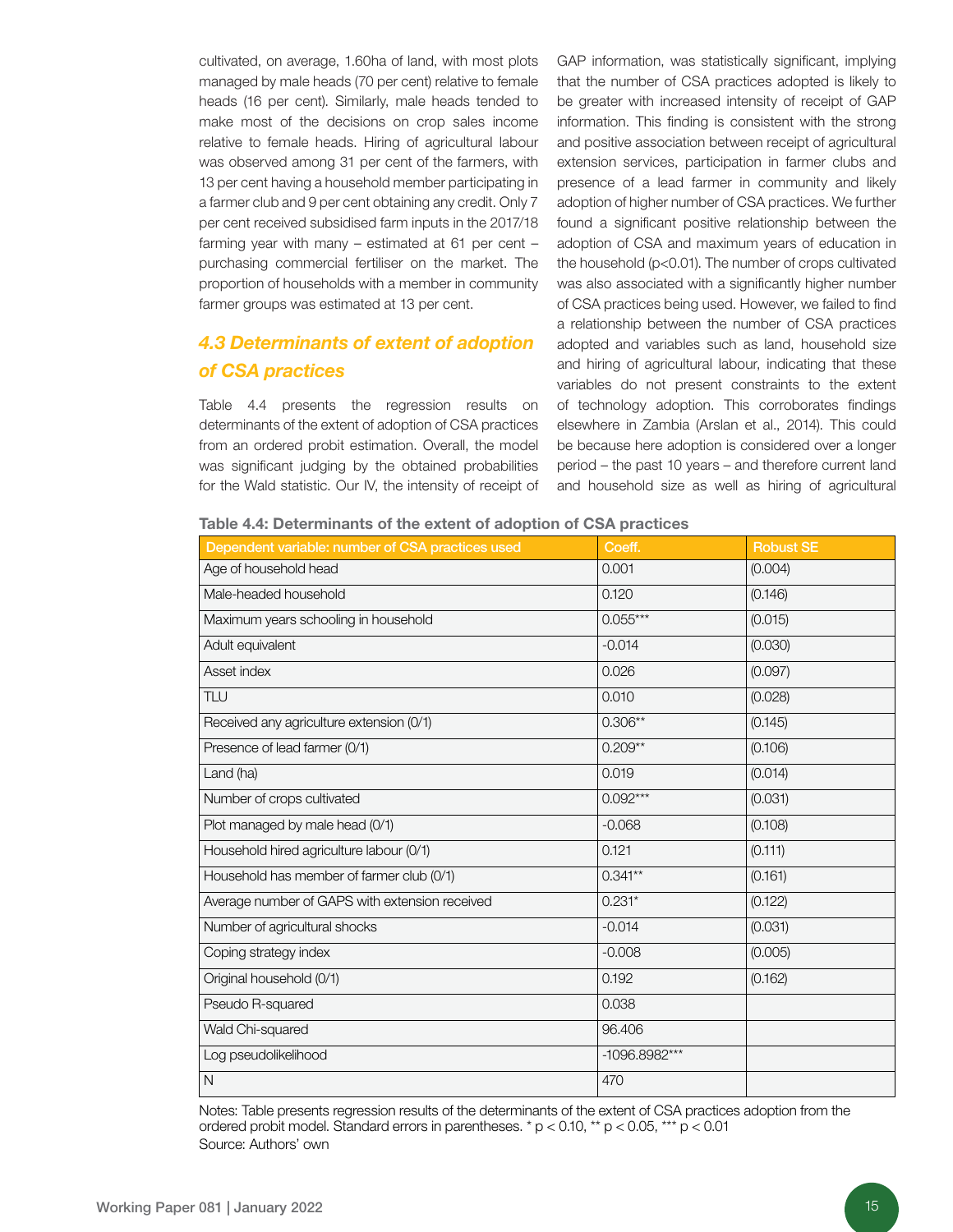labour may not influence the use of some technologies in the past. Additionally, Andersson and D'Souza (2014) explain that in the Malawi context, concerns about land degradation and associated recurrent food shortages have not triggered increased intensity of CSA adoption – contrary to expectations.

#### *4.4 Effect of the extent of CSA practices adoption on market participation*

Table 4.5 shows regression estimates of the effect of the extent of CSA practices adoption on the level of market participation. The inclusion of the CF residuals

term from stage one models on determinants of CSA adoption was statistically insignificant. Therefore, endogeneity in technology adoption was not an issue for our sample. Our analysis further checked whether there was any selectivity into market participation among the study households that could influence the level of participation. This was conducted using a double-hurdle estimation. The obtained inverse Mills ratio was not significant, implying that there was no selectivity into market participation for the study sample (see results in Table A2). Therefore, we interpreted the results from our preferred model – the fraction logit estimation without residual term. This model was significant overall judging by the obtained Wald statistic (p<0.01).

|  |  |  | Table 4.5: Impact of adoption of CSA practices on the extent of market participation |
|--|--|--|--------------------------------------------------------------------------------------|
|--|--|--|--------------------------------------------------------------------------------------|

| Dependent variable: number of CSA practices<br>used | Coeff.       | <b>SE</b> | Average marginal<br>effects |
|-----------------------------------------------------|--------------|-----------|-----------------------------|
| Number of CSA practices                             | $0.074***$   | (0.026)   | 0.016                       |
| Age of household head                               | 0.005        | (0.007)   | 0.001                       |
| Male-headed household                               | 0.003        | (0.213)   | 0.001                       |
| Maximum years schooling in household                | $0.041*$     | (0.023)   | 0.009                       |
| Adult equivalent                                    | $-0.090**$   | (0.039)   | $-0.020$                    |
| Asset index                                         | 0.040        | (0.140)   | 0.009                       |
| TLU                                                 | 0.056        | (0.055)   | 0.012                       |
| Received FBM extension                              | 0.237        | (0.145)   | 0.052                       |
| Presence of lead farmer (0/1)                       | 0.203        | (0.149)   | 0.045                       |
| Land (ha)                                           | 0.013        | (0.036)   | 0.003                       |
| Received off-farm income (0/1)                      | 0.150        | (0.155)   | 0.033                       |
| Number of crops cultivated                          | $0.225***$   | (0.052)   | 0.050                       |
| Male head makes decisions on income (0/1)           | 0.131        | (0.158)   | 0.029                       |
| Hired agricultural labour (0/1)                     | $-0.042$     | (0.176)   | $-0.009$                    |
| Obtained credit (0/1)                               | 0.058        | (0.255)   | 0.013                       |
| Farm input subsidy beneficiary (0/1)                | $0.467*$     | (0.271)   | 0.103                       |
| Bought commercial fertiliser (0/1)                  | 0.077        | (0.153)   | 0.017                       |
| Member of farmer club (0/1)                         | 0.153        | (0.226)   | 0.034                       |
| Coping strategy index                               | $-0.007$     | (0.007)   | $-0.002$                    |
| Mchinji District (0/1)                              | $0.288**$    | (0.137)   | 0.063                       |
| Original household (0/1)                            | $-0.646***$  | (0.237)   | $-0.144$                    |
| Constant                                            | $-1.243***$  | (0.423)   | $\overline{a}$              |
| Pseudo R-squared                                    | 0.074        |           |                             |
| Wald Chi-squared                                    | 104.948      |           |                             |
| Log pseudolikelihood                                | -296.2205*** |           |                             |
| $\mathsf{N}$                                        | 470          |           |                             |

Notes: Table presents regression results of the determinants of the extent of CSA practices adoption from the ordered probit model. Standard errors in parentheses. \* p < 0.10, \*\* p < 0.05, \*\*\* p < 0.01 Source: Authors' own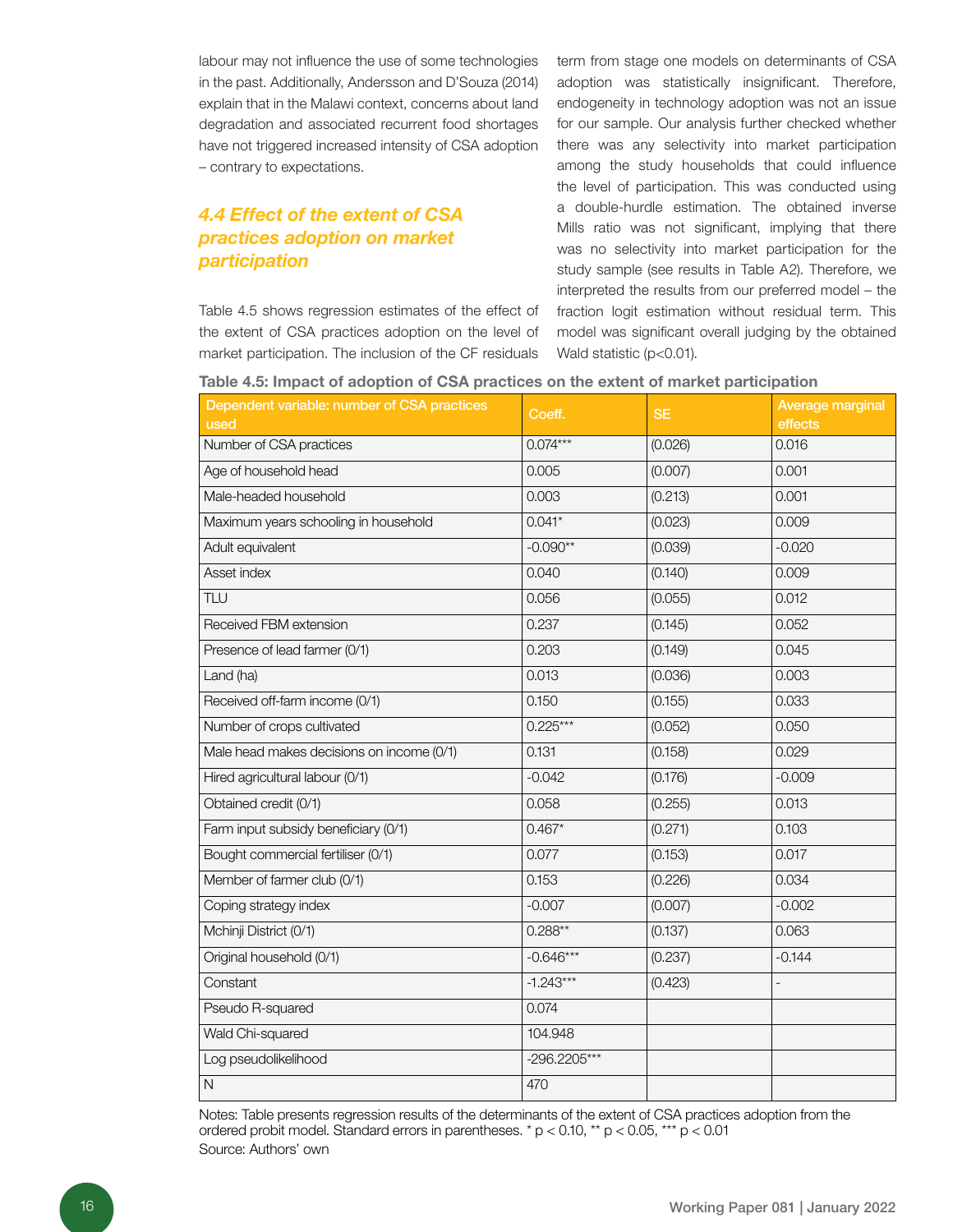We found the expected positive relationship between CSA adoption and the household crop commercialisation index. This association was statistically significant at 1 per cent. When an additional CSA practice was used, a household experienced a 1.6 per cent increase in the predicted extent of market participation. With respect to household characteristics, we found a weak but positive relationship between maximum years of schooling in a household and market participation (p<0.10), with about 1 per cent increase in the extent of crop marketing. However, there was a significantly negative relationship between the extent of market participation and adult equivalents. This contradicts the assertion that household size provides family labour that may increase crop production with likely surplus output that can be used for marketing (Rios. Masters and Shively, 2008; Martey, Al-hassan and Kuwornu, 2012; Radchenko and Corral, 2018). It is possible that large household sizes increased the food requirements for households in this context where food insecurity and poverty were persistent. In addition, other studies have shown that own-produced food meant for consumption is sold by households in a typical distress selling fashion (Jones, 2016; Carletto, Corral and Guelfi, 2017), which may explain the negative relationship. In addition, the need to attain food security limited the extent of crop sales – a finding also reported by Chirwa and Matita (2012). As expected, the results indicate that original households used significantly smaller number of CSA practices than branching out households. This could be due to aging and the associated reduction in physical labour to engage in agricultural activities.

Further findings showed a positive association between the number of crops cultivated and the extent of crop marketing, indicating that crop diversification supported market participation for households. With diverse crop production, households could easily allocate crops for food and sale purposes, as found in another study with respect to maize marketing (Sibande, Bailey and Davidova, 2017). We also found that residence in Mchinji District significantly influenced the extent of crop marketing relative to Ntchisi District, suggesting that location-specific factors are important for market participation. Although both districts are in the same agroecological zone, Mchinji District is relatively more developed in terms of infrastructure and economic activity than Ntchisi District. Furthermore, Mchinji borders the Zambia district of Chipata, which facilities agricultural trade (Chirwa and Matita, 2015).

With respect to market factors, we found that contrary to our expectation, credit access, participation government farm inputs subsidy programme, purchase of commercial fertilisers, hiring of labour and membership in farmer clubs were not associated with a greater extent of market participation. Apparently, credit financing for agriculture is largely non-existent, with most farmers using their own savings for input purchases in Malawi and across other sub-Saharan countries (Adjognon, Liverpool-tasie and Reardon, 2017). In our sample, only 9 per cent reported obtaining credit, but we could not ascertain if it was used for agricultural purposes due to data limitations. For households receiving subsidised farm inputs and purchasing commercial fertilisers, it is likely that they largely do so for purposes of producing their own food for consumption, a typical occurrence among subsistence farmers, while in other settings, these same technologies could increase marketed surplus (Mather, Boughton and Jayne, 2013; Carletto, Corral and Guelfi, 2017; Sibande, Bailey and Davidova, 2017). Additionally, farmer organisations present in rural settings seem to be biased towards production and not marketing, and where they invest in market value chains, farmers fail to sustain project activities beyond the lifespan of assisting projects (Chinsinga and Matita, 2021). In any case, farmer organisations in the study districts were found to be lacking in funds, performance of functions, and the associated structures to effectively engage in markets without external support (Chimombo et al., forthcoming).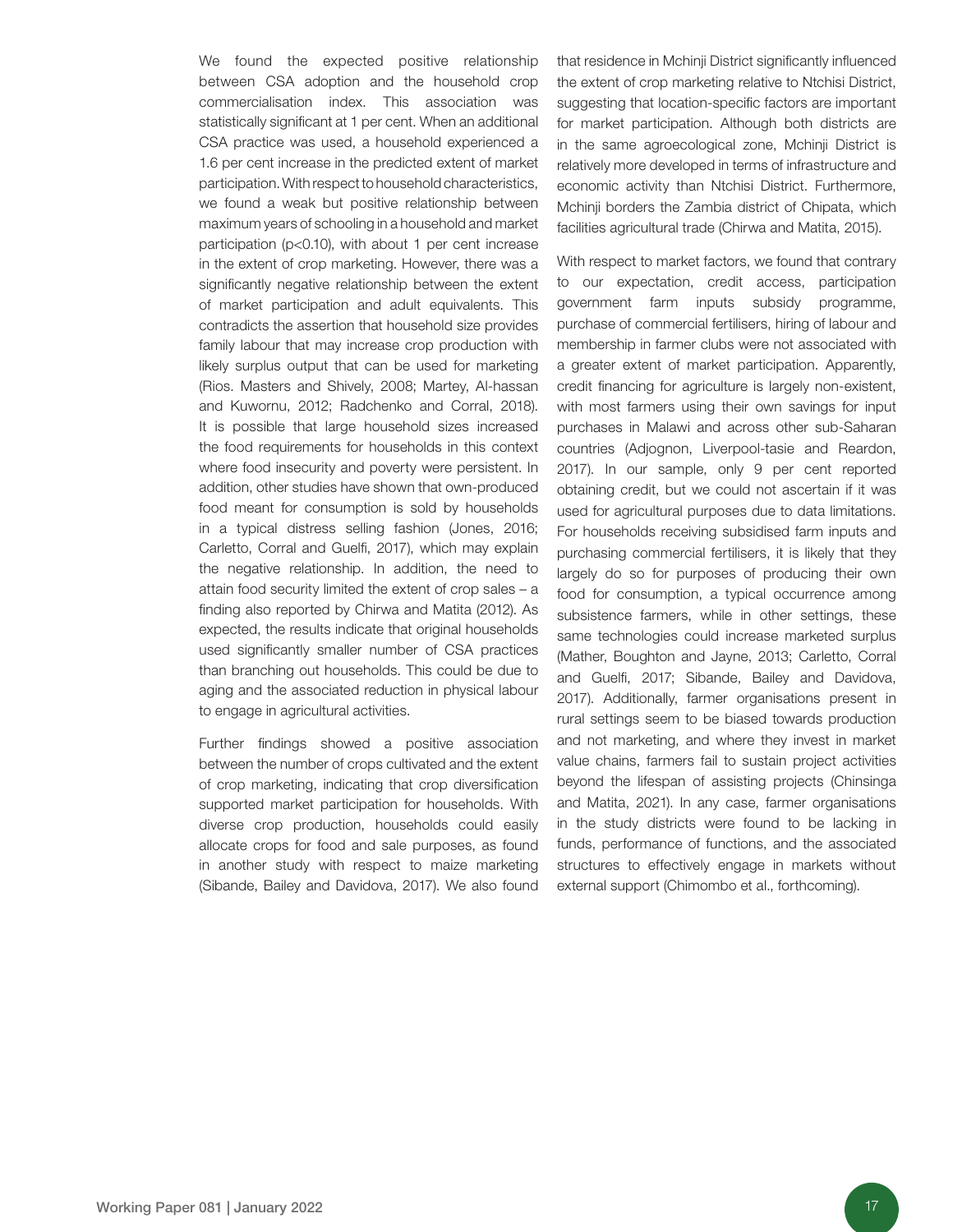### 5 DISCUSSION AND CONCLUSION

This present study set out to assess the relationship between the extent of adoption of CSA practices and market participation among smallholder farmers. This work contributes to existing knowledge by determining drivers of the extent of adoption of CSA practices using a rich dataset with 17 CSA practices used by smallholder farmers in the past 10 years in various categories, namely, agroforestry tree crops cultivation, water and soil conservation, and soil fertility management. The indicator of CSA adoption employed reflects our recognition that farmers may not necessarily use these practices annually, and adoption often occurs through an experimentation process of what works or not. It was defined as a count of CSA practices used to capture the extent of adoption rather than the usual dummy variable approach which only indicates the decision of whether to adopt a particular technology. We contribute to knowledge on intermediate outcomes of such adoption with particular focus on the spill over effects on market participation, a step towards increased agricultural commercialisation.

We found that, on average, households adopted six CSA practices with a maximum of 14 practices out of the 17 for which information was sought (proportion of 36 per cent). Crop rotation and application of inorganic fertilisers were the top practices used in line with trends in other sub-Saharan African countries, largely due to opportunities for both food and marketing of grain legumes (Giller et al., 2009) as well as government input subsidies on legume seeds and fertilisers over the period in Malawi (Nkhoma, 2018). The least commonly used soil fertility management practice was no tillage. Approximately 33 per cent of the sample households cultivated agroforestry tree crops in the past 10 years. Intercropping was also widespread for half of the sample, and approximately one-third used box ridges, drainage, and grass stripes to conserve soil and water.

The results indicated no evidence of an association between the extent of adoption of CSA practices and most socioeconomic factors (such as gender and age of household head, asset index and land), consistent with other studies (Arslan et al., 2014), although at odds with literature suggesting these present constraints on adoption (Andersson and D'Souza, 2014; Kotu et al., 2017; Musa et al., 2018; Tambo and Mockshell, 2018).

The only socioeconomic characteristic that we found significant in this assessment was maximum years of schooling in the household, signifying the importance of education in assimilating information about CSA practices and their use. This finding, while consistent with Wollni, Lee and Thies, (2010), departs from the tendency to investigate the role of education of the household head or farm managers only (Wossen et al., 2017; Musa et al., 2018; Tambo and Mockshell, 2018), which misses the combined effect of educating different members of a household on the adoption of farm technologies. The results obtained also confirm findings of other studies about the importance of extension in improving the adoption of CSAs (Knowler and Bradshaw, 2007; Teklewold, Kassie and Shiferaw, 2013; Arslan et al., 2014; Shiferaw et al., 2015; Awotide, Karimov and Diagne, 2016; Simtowe, Asfaw and Abate, 2016; Wossen et al., 2017; Musa et al., 2018). Membership in farmer clubs, presence of lead farmer and receipt of any extension services, including GAPs, emerged as strong predictors of adoption of CSA practices. These have been demonstrated to offer opportunities for networking and peer learning that assist in overcoming constraints to adoption, corroborating Corbeels et al.'s (2013) conclusion that dissemination strategy matters for improved adoption of technologies. The farmer-to-farmer extension branded lead farmer approach in Malawi has been found to be effective in promoting various technologies, including recommending the adoption of conservation agriculture to follower farmers based on their own familiarity and experience (Holden et al., 2018), although generally only a few farmers are reached by lead farmers (Ragasa and Niu, 2017).

Surprisingly, smallholder farmers' risk attitude, signified by the number of crops cultivated, was positively associated with the adoption of CSA practices, contrary to findings elsewhere in the Philippines (Mariano, Vallano and Fleming, 2012), where crop diversification did not matter for the adoption of certified seed technologies. We suspect that as farmers attempt to manage and adapt each crop to climate variation to avoid crop failure, different CSA practices are taken up in mitigation. Similar observations have been made by others (Shiferaw et al., 2014; Kuntashula et al., 2015; Brüssow, 2017; McCord et al., 2020).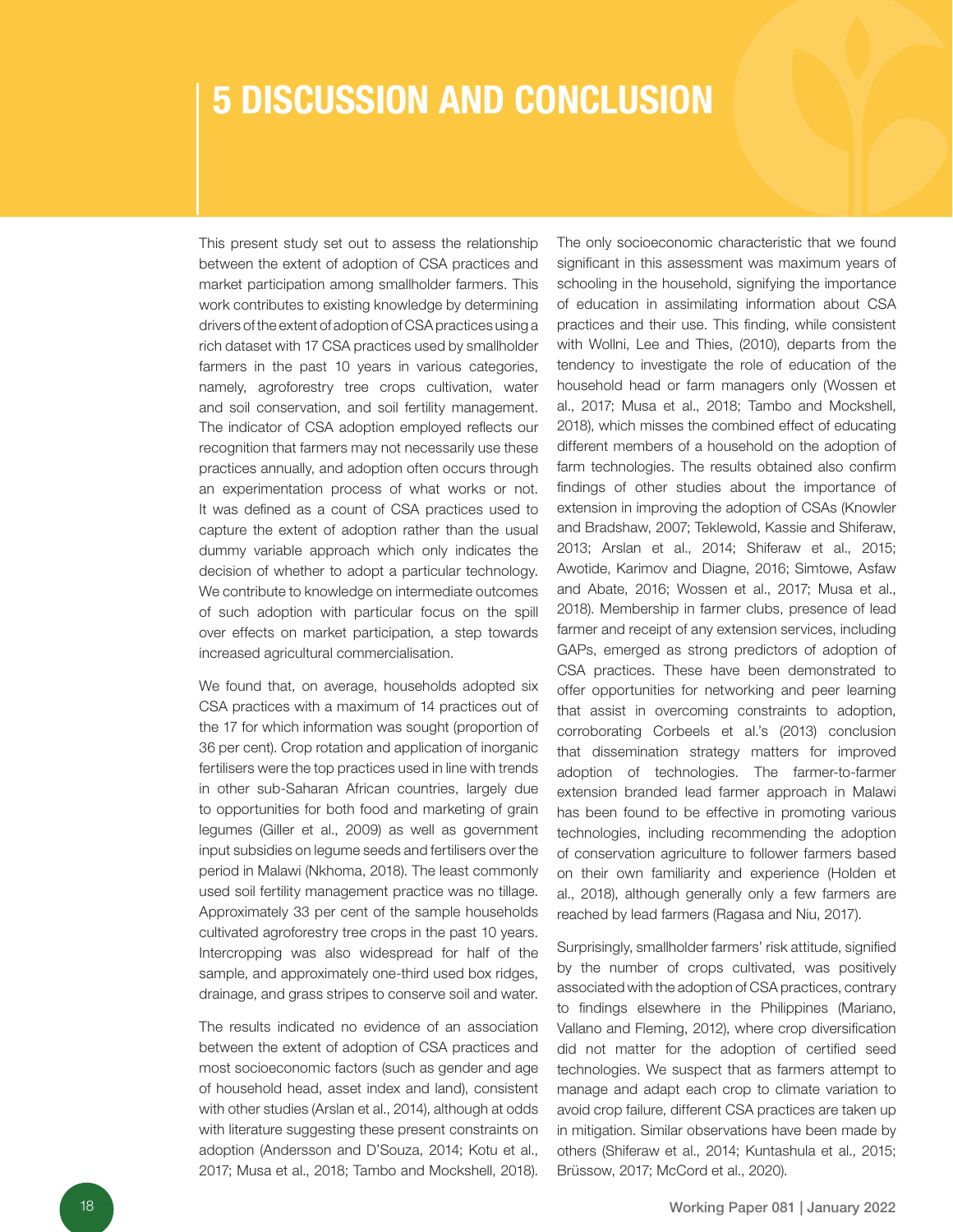With respect to the extent of market participation, households sold on average 58 per cent of what was harvested, and a greater extent of crop marketing was associated with a higher number of CSA practices adoption. This finding suggests that CSA practices may be widely taken up by smallholder farmers that are market-oriented – a finding supporting Corbeels et al. (2013) that market opportunities must be considered when promoting technologies. Previous studies have also emphasised the importance of the adoption of technologies for market participation and resulting income increases. For example, the adoption of a combination of conservation agriculture practices was strongly associated with increases in incomes in several African countries (Tambo and Mockshell, 2018) as well as higher crop revenues (Ng'ombe, Kalinda and Tembo, 2017) and poverty reduction (Abdulai, 2016). Additionally, the adoption of several CSA practices has been found to increase yields with consequent increases in marketed surplus affecting household welfare (Arslan, Belotti and Lipper, 2016; Awotide, Karimov and Diagne, 2016; Brüssow, 2017). Together, these results provide important insights into the potential of using a combination of CSA practices over time to spur greater crop marketing.

In conclusion, this study found that the number of CSA practices adopted over a period likely increased crop marketing in central districts in rural Malawi among populations vulnerable to the effects of climate variability, low crop productivity and poor soil fertility. Interventions to promote CSA adoption using a variety of extension approaches supported the experimentation and takeup of CSA practices that worked in smallholders' environments over time. More importantly, increased adoption of CSA practices with associated yield increases greatly expanded marketable surplus among smallholder farmers, creating incentives for continued use of the technologies. The results demonstrate that with the adoption of CSA practices in the past 10 years, farmers likely benefitted in terms of increased income from crop sales, therefore supporting welfare. It seems that intensifying efforts to promote CSA adoption specifically over the long term allows gains from CSA practices to materialise. In sum, the adoption of CSA practices enhanced crop market participation spill over effects among smallholder farmers – an important aspect required for production sustainability as well as for transforming agriculture towards greater market orientation among smallholder farmers in Malawi and elsewhere in sub-Saharan Africa.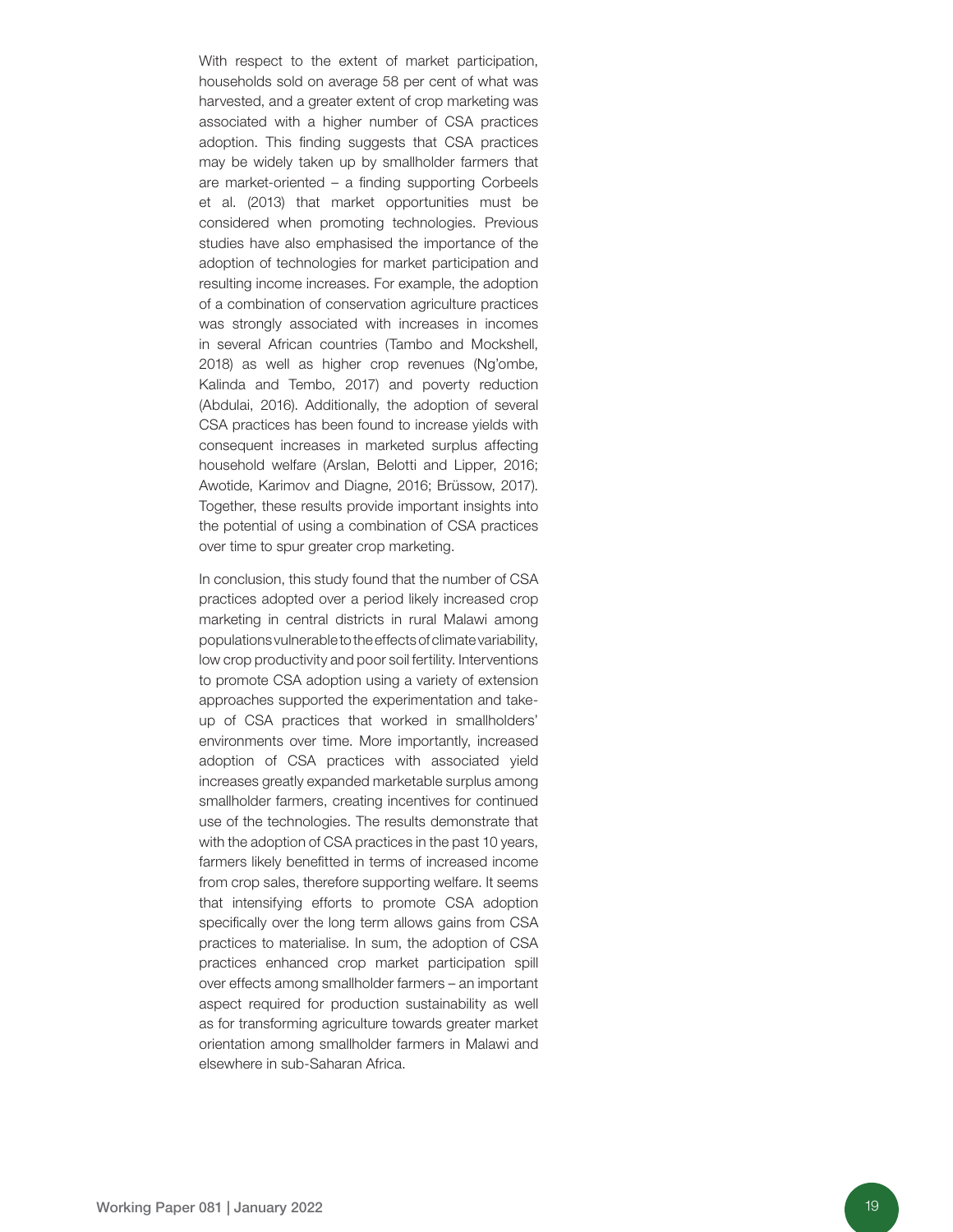### 6 REFERENCES

Abdulai, A.N. (2016) 'Impact of conservation agriculture technology on household welfare in Zambia. Agricultural Economics', *Agricultural Economics* 47(6): 729-741. https://doi.org/10.1111/agec.12269.

Adjognon, S.G., Liverpool-tasie, L.S.O. and Reardon, T.A. (2017) 'Agricultural input credit in Sub-Saharan Africa : Telling myth from facts', *Food Policy* 67: 93-105. https://doi.org/10.1016/j.foodpol.2016.09.014.

AGRA. (2016) *Africa Agriculture Status Report 2016: Progress towards Agricultural Transformation in Africa.*  Nairobi: AGRA.

Andersson, J.A. and D'Souza, S. (2014) 'From adoption claims to understanding farmers and contexts: A literature review of Conservation Agriculture (CA) adoption among smallholder farmers in southern Africa', *Agriculture, Ecosystems and Environment* 187: 116-132. https://doi.org/10.1016/j.agee.2013.08.008.

Arslan, A., Belotti, F. and Lipper, L. (2016) *Smallholder productivity under climatic variability : Adoption and impact of widely promoted agricultural practices in Tanzania*. ESA Working Paper No. 16–0). Rome: Food and Agriculture Organization of the United Nations.

Arslan, A., Mccarthy, N., Lipper, L., Asfaw, S. and Cattaneo, A. (2014) 'Adoption and intensity of adoption of conservation farming practices in Zambia', Agriculture , *Ecosystems and Environment* 187: 72-86. [https://doi.](https://doi.org/10.1016/j.agee.2013.08.017.
)  [org/10.1016/j.agee.2013.08.017.](https://doi.org/10.1016/j.agee.2013.08.017.
)

Asfaw, S., Cattaneo, A., Pallante, G. and Palma, A. (2017) *Impacts of modifying Malawi's farm input subsidy programme targeting*. FAO Agriculutral Development Economics Working Paper No. 05. Rome: Food and Agriculture Organization of the United Nations.

Awotide, B.A., Karimov, A.A. and Diagne, A. (2016) 'Agricultural technology adoption, commercialization and smallholder rice farmers' welfare in rural Nigeria', *Agricultural and Food Economics* 4: 3[. https://doi.org/10.1186/](https://doi.org/10.1186/s40100-016-0047-8.
) [s40100-016-0047-8.](https://doi.org/10.1186/s40100-016-0047-8.
)

Barnum, H.N. and Squire, L. (1979) 'An econometric application of the theory of the farm- household', *Journal of Development Economics* 6: 79-102.

Brüssow, K. (2017) 'Implications of climate-smart strategy adoption by farm households for *food security* in Tanzania', Food Security, 9:1203-1218. https://doi.org/10.1007/s12571-017-0694-y.

Carletto, C., Corral, P. and Guelfi, A. (2017) 'Agricultural commercialization and nutrition revisited : Empirical evidence from three African countries', *Food Policy* 67: 106-118. https://doi.org/10.1016/j.foodpol.2016.09.020.

Chimombo, M., Chinsinga, B., Mgalamadzi, L., Matita, M., Kaiyatsa, S., and Mazalale, J. (forthcoming) *Interrogating the Effectiveness of Farmer Producer Organizations in Enhancing Smallholder Commercialization – Frontline Experiences from Central Malawi.* APRA Working Paper. Brighton: Future Agricultures Consortium.

Chinsinga, B. and Matita, M. (2021) *The political economy of the groundnut value chain in Malawi: Its re-emergence amidist policy chaos, strategic neglect and opportunism.* APRA Working Paper 56. Brighton: Future Agricultures Consorium. Available at: https://opendocs.ids.ac.uk/opendocs/handle/20.500.12413/16679 (Accessed: 4 September 2021).

Chirwa, E.W. and Dorward, A. (2013) *Agriculture Input Subsides; the recent Malawi experience* (First Edit). Oxford: Oxford University Press.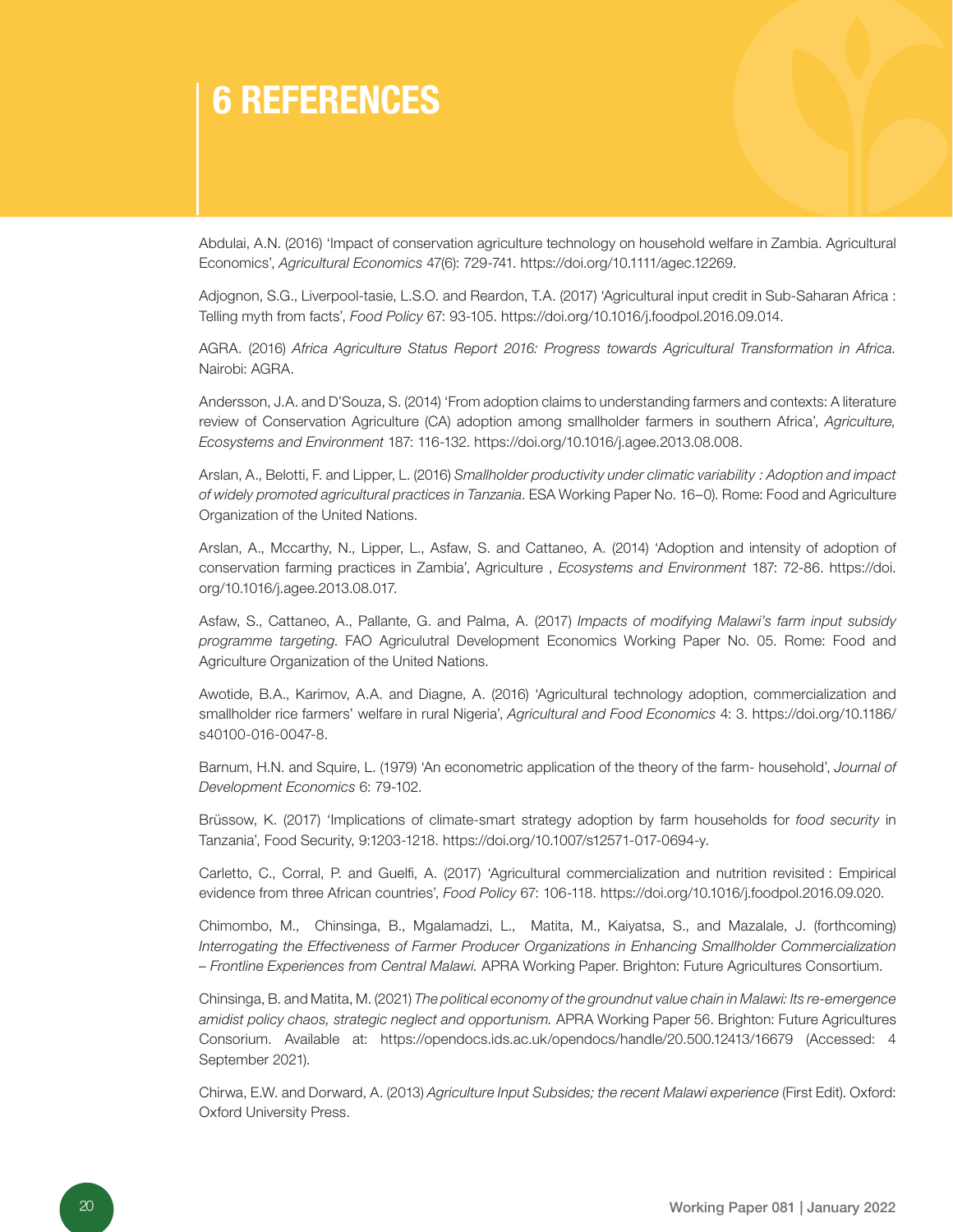Chirwa, E.W. and Matita, M. (2012) *From Subsistence to Smallholder Commercial Farming in Malawi : A Case of NASFAM Commercialisation Initiatives.* FAC Working Paper 37. Brighton: Future Agricultures Consortium. Available at: https://opendocs.ids.ac.uk/opendocs/handle/123456789/2268 (Accessed: 7 March 2019).

Chirwa, E.W. and Matita, M. (2015) *Space, Market and Employment in Agriculture Development, Malawi Country Report, Institute for Poverty, Land and Agrarian Studies Research Report No. 45.* Cape Town: Institute for Poverty, Land and Agrarian Studies Research.

Corbeels, M., Graaff, J. De, Hycenth, T., Penot, E., Baudron, F., Naudin, K., Andrieua, N., Chirata, G., Schulerc, J., Nyagumboe, I., Rusinamhodzib, L., Traoref, K., Mzobag, H.D. and Aldowa, I.V., (2014) 'Understanding the impact and adoption of conservation agriculture in Africa: A multi-scale analysis', *Agriculture, Ecosystems and Environment* 187: 155-170. https://doi.org/10.1016/j.agee.2013.10.011.

Coulibaly, J.Y., Gbetibouo, G.A., Kundhlande, G., Sileshi, G.W. and Beedy, T.L. (2015) 'Responding to Crop Failure: Understanding Farmers' Coping Strategies in Southern Malawi', *Sustainability* 7: 1620-163[6. https://doi.](https://doi.org/10.3390/su7021620.
) [org/10.3390/su7021620.](https://doi.org/10.3390/su7021620.
)

Dillon, B. and Barrett, C.B. (2017) 'Agricultural factor markets in Sub-Saharan Africa: An updated view with formal tests for market failure', *Food Policy* 67: 64-77. https://doi.org/10.1016/j.foodpol.2016.09.015.

Dorward, A. (2009) 'Integrating Contested Aspirations, Processes and Policy: Development as Hanging In, Stepping Up and Stepping Out', *Development Policy Review* 27(2): 131-146.

FAO. (2013) *Climate-Smart Agriculture Sourcebook*. Rome: Food and Agriculture Organization of the United Nations.

FAO. (2020) *Emergency Agriculture Food Survellience System (EMA-FSS): Evidence based decision support in emergency situation through provisionof data and information, COVID-19 Rapid Response.* Rome: Food and Agriculture Organization of the United Nations.

Giller, K.E., Witter, E., Corbeels, M. and Tittonell, P. (2009) 'Conservation agriculture and smallholder farming in Africa: The heretics' view', *Field Crops Research* 114: 23-34. https://doi.org/10.1016/j.fcr.2009.06.017.

GoM. (2005) *Malawi Baseline Livelihood Profiles Version* 1. Lilongwe: Government of Malawi.

GoM. (2020) *Malawi's Vision: An Inclusively Wealthy and Self-reliant Nation. Malawi* 2063. Lilongwe: Government of Malawi.

Hagos, H., Ndemo, E. and Yosuf, J. (2018) 'Factors affecting adoption of upland rice in Tselemti district , northern Ethiopia', *Agriculture and Food Security* 7(58): 1-9. https://doi.org/10.1186/s40066-018-0210-4.

Hasan, K. (2018) 'Impact of climate-smart agriculture adoption on the food security of coastal farmers in Bangladesh', *Food Security,* 10: 1073-10888. https://doi.org/10.1007/s12571-018-0824-1

Hazell, P., Poulton, C., Wiggins, S. and Dorward, A. (2010) 'The Future of Small Farms : Trajectories and Policy Priorities', *World Development* 38(10): 1349-1361. https://doi.org/10.1016/j.worlddev.2009.06.012.

Heltberg, R. and Tarp, F. (2002) 'Agricultural supply response and poverty in Mozambique', *Food Policy* 27: 103-124.

Holden, S.T., Fisher, M., Katengeza, S.P. and Thierfelder, C. (2018) 'Land Use Policy Can lead farmers reveal the adoption potential of conservation agriculture? The case of Malawi', *Land Use Policy* 76(December 2017): 113- 123. https://doi.org/10.1016/j.landusepol.2018.04.048.

Jaleta, M., Gebremedhin, B. and Hoekstra, D. (2009) *Smallholder commercialization: Processes, determinants and impact.* Discussion Paper No. 18. Addis Ababa: International Livestock Research Institute.

Jones, A.D. (2016) 'On-Farm Crop Species Richness Is Associated with Household Diet Diversity and Quality in Subsistence- and Market-Oriented Farming Households in Malawi', *The Journal of Nutrition* 147(1): 86-96. https:// doi.org/10.3945/jn.116.235879.

Kabiti, H.M., Raidimi, N.E., Pfumayaramba, T.K. and Chauke1, P.K. (2016) 'Determinants of Agricultural Commercialization among Smallholder Farmers in Munyati Resettlement Area, Chikomba District, Zimbabwe', *Journal of Human Ecology* 53(1): 10-19. https://doi.org/10.1080/09709274.2016.11906951.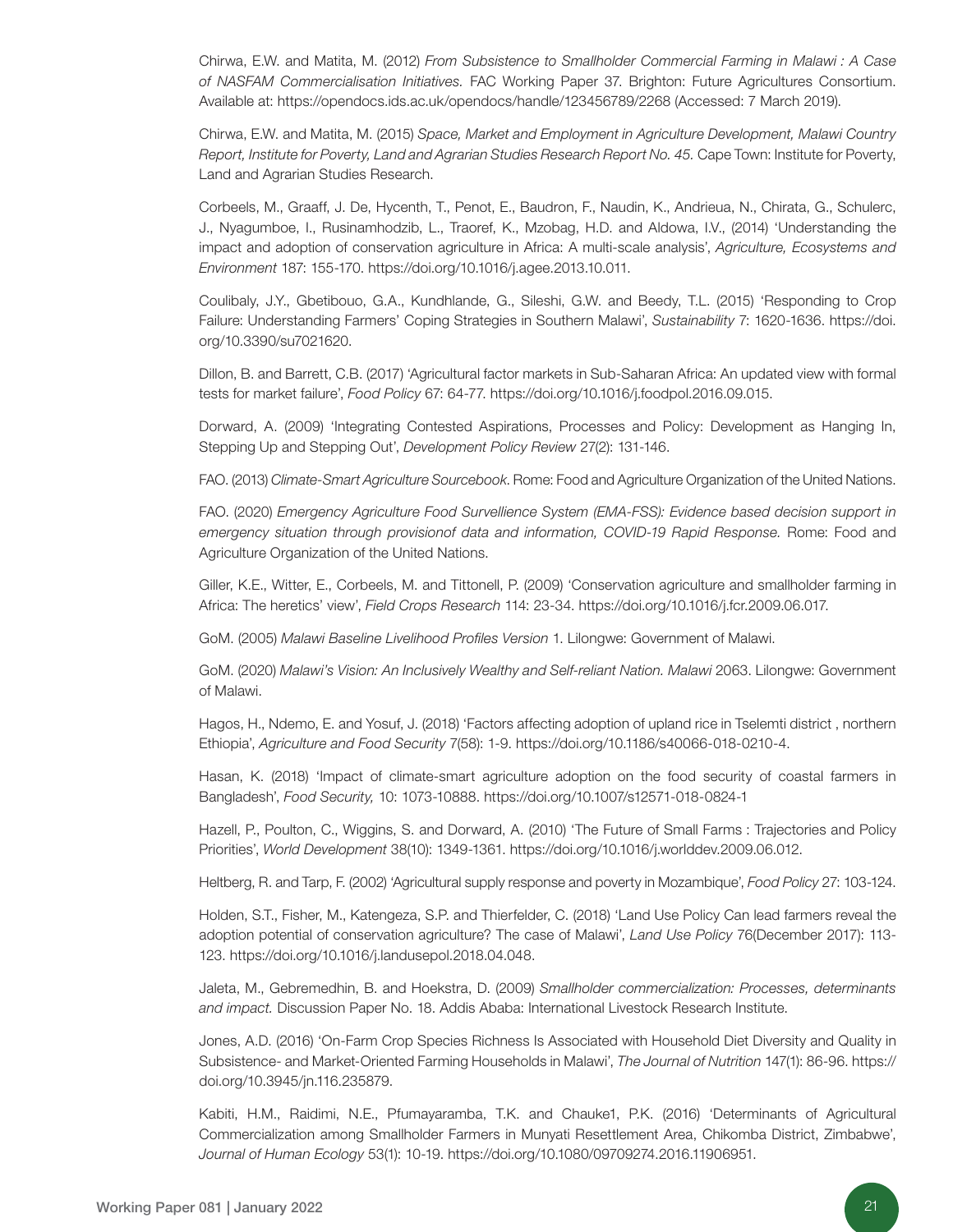Key, N., Sadoulet, E. and Janvry, A. De. (2000) 'Transactions Costs and Agricultural Household Supply Response', *American Journal of Agricultural Economics* 82(May): 245-259.

Khonje, M.G., Manda, J., Mkandawire, P., Hirpa, A. and Alene, A.D. (2018) Adoption and welfare impacts of multiple agricultural technologies: evidence from eastern Zambia', *Agricultural Economics* 49: 599-609. https:// doi.org/10.1111/agec.12445.

Kiptot, E., Franzel, S. and Degrande, A. (2014) 'Gender , agroforestry and food security in Africa', *Current Opinion in Environmental Sustainability* 6: 104-109. https://doi.org/10.1016/j.cosust.2013.10.019.

Knowler, D. and Bradshaw, B. (2007) 'Farmers' adoption of conservation agriculture: A review and synthesis of recent research', *Food Policy* 32(1): 25-48. https://doi.org/10.1016/j.foodpol.2006.01.003.

Kotu, B.H., Alene, A., Manyong, V., Hoeschle-, I. and Larbi, A. (2017) 'Adoption and impacts of sustainable intensification practices in Ghana', *International Journal of Agricultural Sustainability* 15(5): 539-55[4. https://doi.](https://doi.org/10.1080/14735903.2017.1369619.
) [org/10.1080/14735903.2017.1369619.](https://doi.org/10.1080/14735903.2017.1369619.
)

Kuntashula, E., Kuntashula, E., Chabala, L.M., Chibwe, T.K. and Kaluba, P. (2015) 'The Effects of Household Wealth on Adoption of Agricultural Related Climate Change Adaptation Strategies in Zambia The Effects of Household Wealth on Adoption of Agricultural Related Climate Change Adaptation Strategies in Zambia', *Sustainable Agriculture Research* 4(4): 88-101. https://doi.org/10.5539/sar.v4n4p88.

Maganga, A.M., Chiwaula, L. and Kambewa, P. (2021) 'Climate induced vulnerability to poverty among smallholder farmers: Evidence from Malawi', *World Development Perspectives* 21(November 2020): 100273[. https://doi.](https://doi.org/10.1016/j.wdp.2020.100273.
) [org/10.1016/j.wdp.2020.100273.](https://doi.org/10.1016/j.wdp.2020.100273.
)

Makate, C., Makate, M., Mango, N. and Siziba, S. (2019) 'Increasing resilience of smallholder farmers to climate change through multiple adoption of proven climate-smart agriculture innovations . Lessons from Southern Africa', *Journal of Environmental Management* 231(October 2018): 858-868[. https://doi.org/10.1016/j.](https://doi.org/10.1016/j.jenvman.2018.10.069.
) [jenvman.2018.10.069.](https://doi.org/10.1016/j.jenvman.2018.10.069.
)

Manda, J., Alene, A.D., Gardebroek, C., Kassie, M. and Tembo, G. (2016) 'Adoption and Impacts of Sustainable Agricultural Practices on Maize Yields and Incomes: Evidence from Rural Zambia', *Journal of Agricultural Economics* 67(1): 130-153. https://doi.org/10.1111/1477-9552.12127.

Mariano, M.J., Vallano, R. and Fleming, E. (2012) 'Factors influencing farmers ' adoption of modern rice technologies and good management practices in the Philippines', *Agricultural Systems* 110: 41-5[3. https://doi.](https://doi.org/10.1016/j.agsy.2012.03.010.
) [org/10.1016/j.agsy.2012.03.010.](https://doi.org/10.1016/j.agsy.2012.03.010.
)

Martey, E., Al-hassan, R.M. and Kuwornu, J.K.M. (2012) 'Commercialization of smallholder agriculture in Ghana: A Tobit regression analysis', *African Journal of Agricultural Research* 7(14): 2131-214[1. https://doi.org/10.5897/](https://doi.org/10.5897/AJAR11.1743.
) [AJAR11.1743.](https://doi.org/10.5897/AJAR11.1743.
)

Mather, D., Boughton, D. and Jayne, T.S. (2013) 'Explaining smallholder maize marketing in southern and eastern Africa: The roles of market access, technology and household resource endowments', *Food Policy* 43: 248-266. https://doi.org/10.1016/j.foodpol.2013.09.008.

Matita, M., Chinsinga, B., Mgalamadzi, L., Mazalale, J., Chimombo, M., Stevier, K. and Chirwa, E.W. (2018) *A Longitudinal Tracker Study of Groundnuts Commercilisation and Livelihood Trajectories in Malawi.* APRA Research Note 1. Brighton: Futures Agricultures Consortium. Available a[t: https://opendocs.ids.ac.uk/opendocs/](https://opendocs.ids.ac.uk/opendocs/handle/20.500.12413/14006) [handle/20.500.12413/14006 \(A](https://opendocs.ids.ac.uk/opendocs/handle/20.500.12413/14006)ccessed: 21 May 2018).

Matita, M., Chirwa, E.W., Kaiyatsa, S., Mazalale, J. and Chimombo, M. (2021) *Determinants of Smallholder Farmers' Livelihood Trajectories: Evidence from Rural Malawi.* APRA Working Paper 50. Brighton: Futures Agricultures Consortium. Available at: https://opendocs.ids.ac.uk/opendocs/handle/20.500.12413/16479 (Accessed: 26 March 2021).

Maxwell, D., Vaitla, B. and Coates, J. (2014) 'How do indicators of household food insecurity measure up ? An empirical comparison from Ethiopia', *Food Policy* 47: 107-116. https://doi.org/10.1016/j.foodpol.2014.04.003.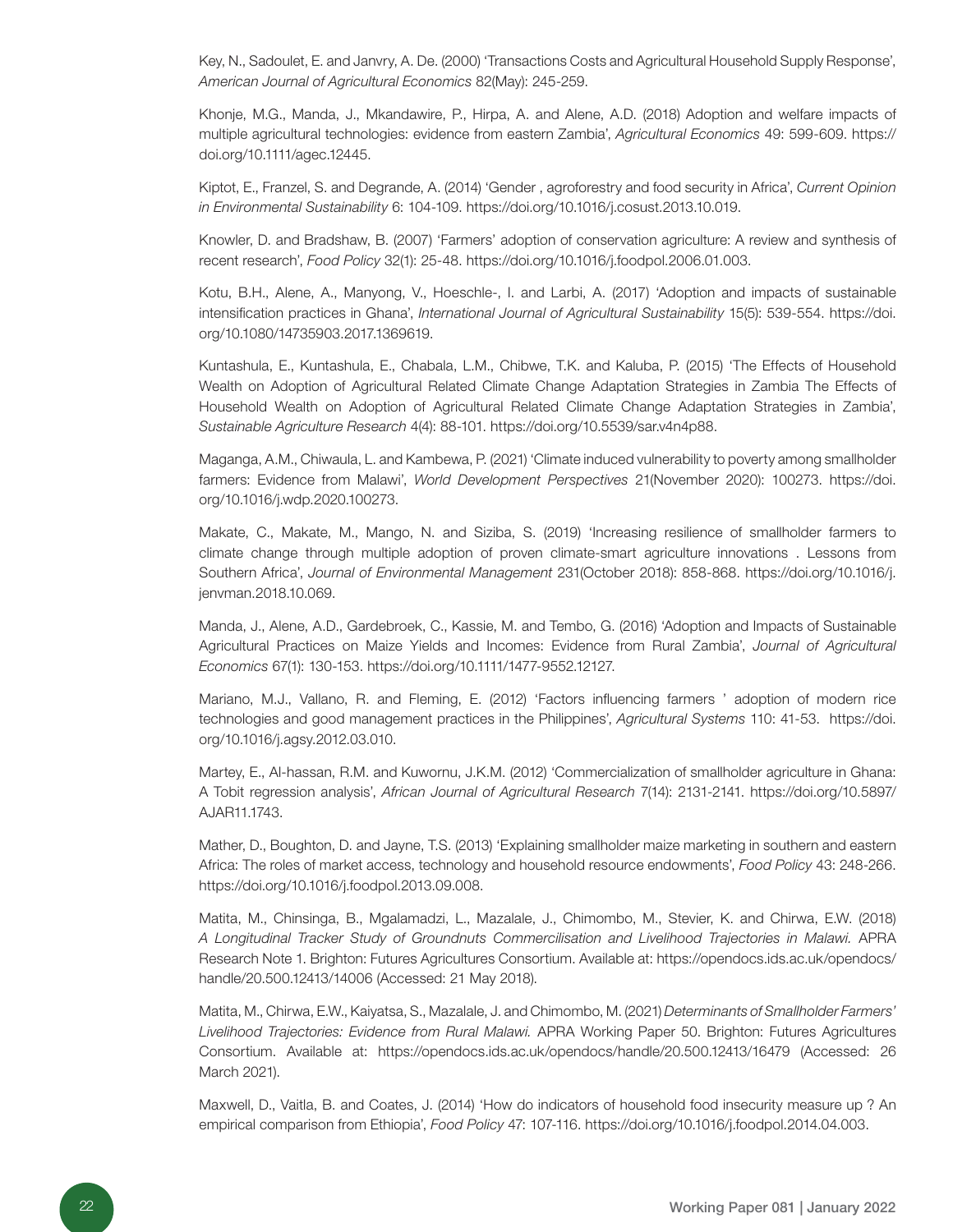Mazvimavi, K. and Twomlow, S. (2009) 'Socioeconomic and institutional factors influencing adoption of conservation farming by vulnerable households in Zimbabwe', *Agricultural Systems* 101(1-2): 20-2[9. https://doi.](https://doi.org/10.1016/j.agsy.2009.02.002.) [org/10.1016/j.agsy.2009.02.002.](https://doi.org/10.1016/j.agsy.2009.02.002.)

Mccarthy, N. and Brubaker, J. (2014) *Climate-smart agriculture and resource tenure in sub-saharan africa: a conceptual framework.* Rome: Food and Agriculture Organization of the United Nations.

McCord, P.F., Cox, M., Schmitt-harsh, M. and Evans, T. (2020) 'Crop diversification as a smallholder livelihood strategy within semi-arid agricultural systems near Mount Kenya', *Land Use Policy* 42(2015): 738-75[0. https://doi.](https://doi.org/10.1016/j.landusepol.2014.10.012.
) [org/10.1016/j.landusepol.2014.10.012.](https://doi.org/10.1016/j.landusepol.2014.10.012.
)

Mmbando, F.E., Wale, E.Z. and Baiyegunhi, L.J.S. (2015) 'Determinants of smallholder farmers ' participation in maize and pigeonpea markets in Tanzania', *Agricultural Economics Research, Policy and Practice in Southern Africa* 54(1): 96-119. https://doi.org/10.1080/03031853.2014.974630.

Murendo, C., Kairezi, G. and Mazvimavi, K. (2020) 'Resilience capacities and household nutrition in the presence of shocks. Evidence from Malawi', *World Development Perspectives* 20(June 2019): 10024[1. https://doi.](https://doi.org/10.1016/j.wdp.2020.100241.
) [org/10.1016/j.wdp.2020.100241.](https://doi.org/10.1016/j.wdp.2020.100241.
)

Musa, F.B., Kamoto, J.F.M., Jumbe, C.B.L. and Zulu, L.C. (2018) 'Adoption and the Role of Fertilizer Trees and Shrubs as a Climate Smart Agriculture Practice: The Case of Salima District in Malawi', *Environments* 5: 122. https://doi.org/10.3390/environments5110122.

NEPAD. (2013) *Agriculture in Africa: Transformation and Outlook.* Johannesburg: NEPAD (New Partnership for African Development).

Ng'ombe, J.N., Kalinda, T.H. and Tembo, G. (2017) 'Does adoption of conservation farming practices result in increased crop revenue? Evidence from Zambia', *Agrekon (Agricultural Economics Research, Policy and Practice in Southern Africa)* 56(2): 205-221. https://doi.org/10.1080/03031853.2017.1312467.

Ngwira, A., Johnsen, F.H., Aune, J.B., Mekuria, M. and Thierfelder, C. (2014) 'Adoption and extent of conservation agriculture practices among smallholder farmers in Malawi', *Journal of soil and water conservation* 69(2): 107-119. https://doi.org/10.2489/jswc.69.2.107.

Nhemachena, C., Hassan, R. and Chakwizira, J. (2014) 'Analysis of determinants of farm-level adaptation measures to climate change in Southern Africa', *Journal of Development and Agricultural Economics* 6(5): 232- 241. https://doi.org/10.5897/JDAE12.0441.

Nkhoma, P.R. (2018) 'The evolution of agricultural input subsidy programs : contextualizing policy debates in Malawi's FISP', *World Development Perspectives* 9:12-17. https://doi.org/10.1016/j.wdp.2017.12.002.

Ogutu, S.O. and Qaim, M. (2019) 'Commercialization of the small farm sector and multidimensional poverty', *World Development* 114: 281-293. https://doi.org/10.1016/j.worlddev.2018.10.012.

Pannell, D.J., Llewellyn, R.S. and Corbeels, M. (2014) 'Agriculture, Ecosystems and Environment: The farm-level economics of conservation agriculture for resource-poor farmers', *Agriculture, Ecosystems and Environment* 187: 52-64. https://doi.org/10.1016/j.agee.2013.10.014.

Pender, J. and Alemu, D. (2007) *Determinants of Smallholder Commercialization of Food Crops* IFPRI Discussion Paper No. 00745. Washington, DC: International Food Policy Research Institute.

Pingali, P., Khwaja, Y. and Meijer, M. (2005) *Commercializing Small Farms: Reducing Transaction Costs.* ESA Working Paper No. 05–08. Rome: Food and Agriculture Organization of the United Nations.

Pingali, P.L. and Rosegrant, M.W. (1995) 'Agricultural commercilisation and diversification: processes and policies', *Food Policy* 20(3): 171-185.

Radchenko, N. and Corral, P. (2018) 'Agricultural Commercialisation and Food Security in Rural Economies: Malawian Experience', *Journal of Development Studies* 54(2): 256-270[. https://doi.org/10.1080/00220388.2017.](https://doi.org/10.1080/00220388.2017.1283014.
) [1283014.](https://doi.org/10.1080/00220388.2017.1283014.
)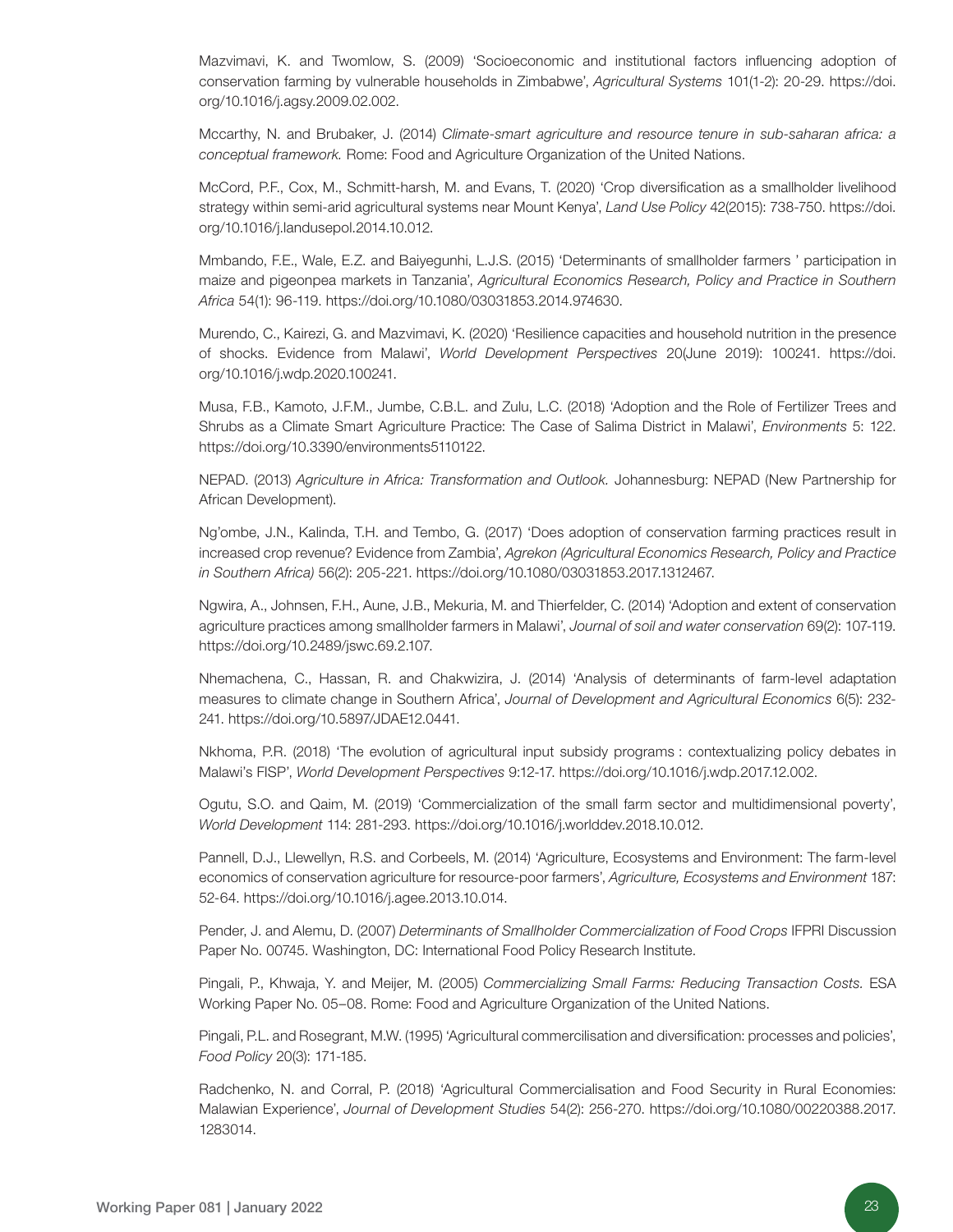Ragasa, C. and Mazunda, J. (2018) 'The impact of agricultural extension services in the context of a heavily subsidized input system: The case of Malawi', *World Development* 105: 25-47. [https://doi.org/10.1016/j.](https://doi.org/10.1016/j.worlddev.2017.12.004.
) [worlddev.2017.12.004.](https://doi.org/10.1016/j.worlddev.2017.12.004.
)

Ragasa, C. and Niu, C. (2017) *The State of Agricultural Extension and Advisory Services Provision in Malawi: Insights from household and community surveys* (Technical Report). Lilongwe: International Food Policy Research Institute.

Richards, M., Arslan, A., Cavatassi, R. and Rosenstock, T. (2019) *Climate change mitigation potential of agricultural practices supported by IFAD investments An ex ante analysis* (IFAD Research Series No. 35). Washington DC: International Fund for Agricultural Development.

Rios, A.R., Masters, W.A. and Shively, G.E. (2009) 'Farm Productivity and Household Market Participation: evidence from LSMS Data', Contributed Paper prepared for presentation at the International Association of Agricultural Economists Conference, Beijing, China, August 16-22, 2009.

Rubhara, T. and Mudhara, M. (2019) 'Commercialization and its determinants among smallholder farmers in Zimbabwe. A case of Shamva District, Mashonaland Central Province', *African Journal of Science, Technology, Innovation and Development* 11(6): 711-718. https://doi.org/10.1080/20421338.2019.1571150.

SOAS (School of Oriental and African Studies), Wadonda Consult, Overseas Development Institute and Michigan State University. (2008) *Evaluation of the 2006/7 Agricultural Input Supply Programme, Malawi: Final Report.*  London: SOAS.

Shiferaw, B., Kebede, T., Kassie, M. and Fisher, M. (2015) 'Market imperfections, access to information and technology adoption in Uganda: challenges of overcoming multiple constraints', *Agricultural Economics* 46: 475- 488. https://doi.org/10.1111/agec.12175.

Shiferaw, B., Tesfaye, K., Kassie, M., Abate, T., Prasanna, B.M. and Menkir, A. (2014) 'Managing vulnerability to drought and enhancing livelihood resilience in sub-Saharan Africa: Technological, institutional and policy options', *Weather and Climate Extremes* 3: 67-79. https://doi.org/10.1016/j.wace.2014.04.004.

Sibande, L., Bailey, A. and Davidova, S. (2017) 'The impact of farm input subsidies on maize marketing in Malawi', *Food Policy* 69: 190-206. https://doi.org/10.1016/j.foodpol.2017.04.001.

Simtowe, F., Asfaw, S. and Abate, T. (2016) 'Determinants of agricultural technology adoption under partial population awareness: the case of pigeonpea in Malawi', *Agricultural and Food Economics* 4(7[\): 1-21. https://doi.](https://doi.org/10.1186/s40100-016-0051-z.
) [org/10.1186/s40100-016-0051-z.](https://doi.org/10.1186/s40100-016-0051-z.
)

Tambo, J.A. and Mockshell, J. (2018) 'Differential Impacts of Conservation Agriculture Technology Options on Household Income in Sub-Saharan Africa', *Ecological Economics* 151(April): 95-105[. https://doi.org/10.1016/j.](https://doi.org/10.1016/j.ecolecon.2018.05.005.
) [ecolecon.2018.05.005.](https://doi.org/10.1016/j.ecolecon.2018.05.005.
)

Teklewold, H., Kassie, M. and Shiferaw, B. (2013) 'Adoption of Multiple Sustainable Agricultural Practices in Rural Ethiopia', *Agricultural Economcis* 64(3): 597-623. https://doi.org/10.1111/1477-9552.12011.

Theriault, V., Smale, M. and Haider, H. (2017) 'How Does Gender Affect Sustainable Intensification of Cereal Production in the West African Sahel? Evidence from Burkina Faso', *World Development* 92: 177-191[. https://doi.](https://doi.org/10.1016/j.worlddev.2016.12.003.
) [org/10.1016/j.worlddev.2016.12.003.](https://doi.org/10.1016/j.worlddev.2016.12.003.
)

Thierfelder, C. and Wall, P.C. (2009) 'Effects of conservation agriculture techniques on infiltration and soil water content in Zambia and Zimbabwe', *Soil and Tillage Research* 105: 217-227[. https://doi.org/10.1016/j.](https://doi.org/10.1016/j.still.2009.07.007.
) [still.2009.07.007.](https://doi.org/10.1016/j.still.2009.07.007.
)

UNDP. (2020) *Human Development Report 2020. The next frontier: Human development and the Anthropocene.* New York: UNDP.

Wanyama, J.M., Nyambati, E.M., Mose, L.O., Mutoko, C.M., Wanyonyi, W.M., Wanjekeche, E. and Rono, S.C. (2010) 'Assessing impact of soil management technologies on smallholder farmers ' livelihoods in North Western Kenya', *African Journal of Agricultural Research* 5(21): 2899-2908.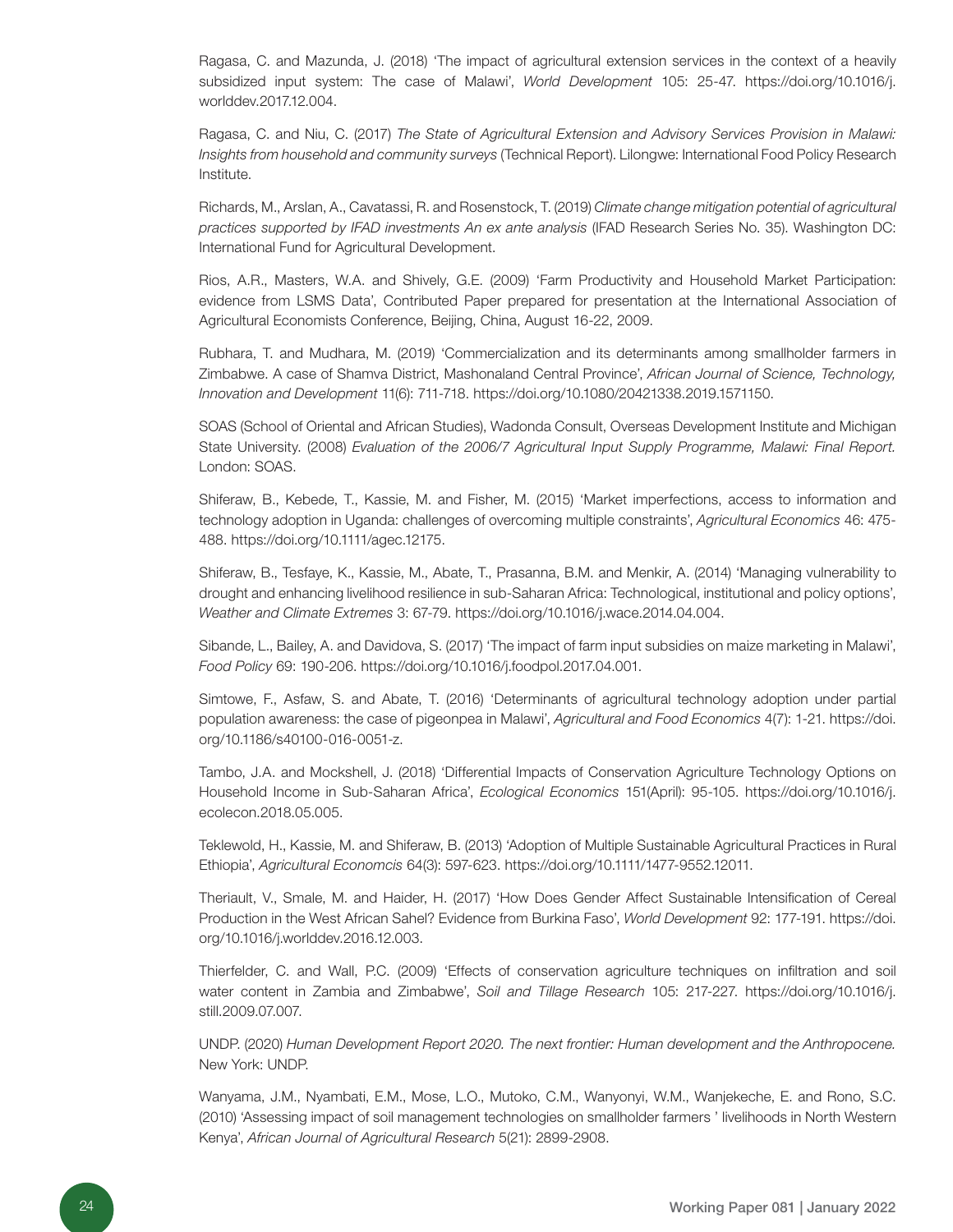Woldeyohanes, T., Heckelei, T. and Surry, Y. (2017) 'Effect of off-farm income on smallholder commercialization : panel evidence from rural households in Ethiopia', *Agricultural Economcis* 48: 207-218[. https://doi.org/10.1111/](https://doi.org/10.1111/agec.12327.
) [agec.12327.](https://doi.org/10.1111/agec.12327.
)

Wollni, M., Lee, D.R. and Thies, J.E. (2010) 'Conservation agriculture , organic marketing , and collective action in the Honduran hillsides', *Agricultural Economcis* 41: 373-384. https://doi.org/10.1111/j.1574-0862.2010.00445.x.

Woodridge, J.M. (2010) *Econometric analysis of cross section and panel data*. London: MIT Press.

Singh, I., Squire, L. and Strauss, J. (1986) *Agricultural Housheold Models: Exptensions, Aplications and Policy.*  Baltimore and London: The Johns Hopkins University Press.

World Bank. (2009) *World Development Report 2008: Agriculture for Development*. Washington DC: World Bank.

Wossen, T., Abdoulaye, T., Alene, A., Haile, M.G., Feleke, S., Olanrewaju, A. and Manyong, V. (2017) 'Impacts of extension access and cooperative membership on technology adoption and household welfare', J*ournal of Rural Studies* 54 223-233. https://doi.org/10.1016/j.jrurstud.2017.06.022.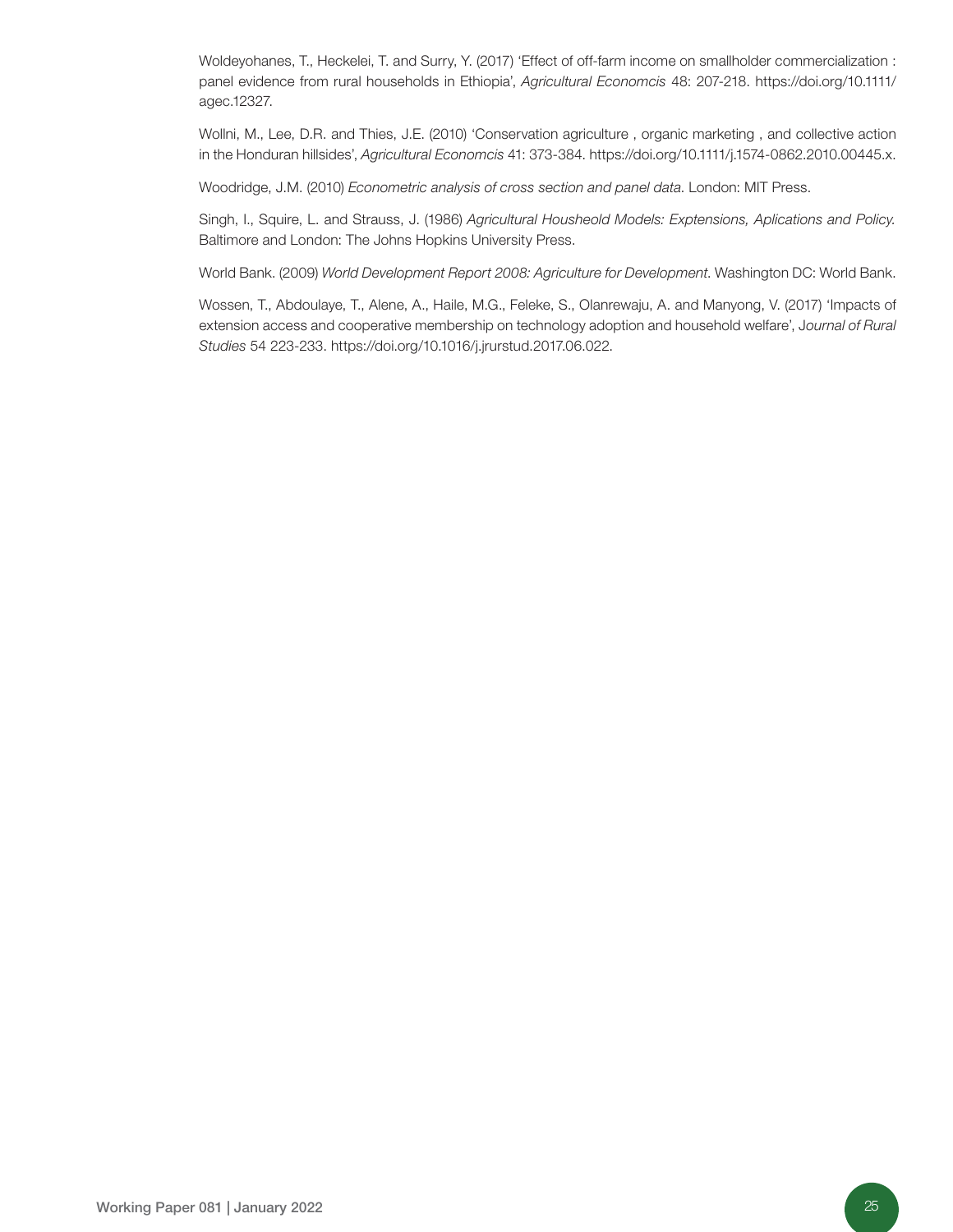### 7 APPENDICES

#### Table A1: Description of variables

| <b>Variable</b>                | <b>Description</b>                                                                                                                                                                                                                       | <b>Expected</b><br>relationship<br>with CSA | <b>Expected</b><br>relationship<br>with HCI |
|--------------------------------|------------------------------------------------------------------------------------------------------------------------------------------------------------------------------------------------------------------------------------------|---------------------------------------------|---------------------------------------------|
| Extent of CSA adoption         | Number of CSA practices used                                                                                                                                                                                                             |                                             | $+$                                         |
| Market participation           | $HCI = crop$ sales value/ harvest value                                                                                                                                                                                                  |                                             |                                             |
| m                              | Age of household head (years), gender of household<br>head                                                                                                                                                                               | $+/-$                                       | $+/-$                                       |
| Household education level      | Maximum years of schooling in a household                                                                                                                                                                                                | $^{+}$                                      | —                                           |
| Household size                 | Adult equivalents                                                                                                                                                                                                                        | $^{+}$                                      | $+/-$                                       |
| Durable assets                 | Asset index                                                                                                                                                                                                                              | $^{+}$                                      | $^{+}$                                      |
| Livestock assets               | <b>TLU</b>                                                                                                                                                                                                                               | $^{+}$                                      | $^{+}$                                      |
| Extension services access      | Received any agriculture extension (0/1), Received<br>extension on farm business management (FBM)<br>(0/1), Community has a lead farmer (0/1), Household<br>has a member of farmer club (0/1), Number of GAPs<br>with extension provided | $^{+}$                                      | $+$                                         |
| Land holding                   | Land holding size (ha)                                                                                                                                                                                                                   | $^{+}$                                      | $+$                                         |
| Crop diversification           | Number of crops cultivated (#)                                                                                                                                                                                                           | $^{+}$                                      | $^{+}$                                      |
| Gender of decision maker       | Male head is the plot manager (0/1), Male head<br>controls crop income (0/1)                                                                                                                                                             | $^{+}$                                      | $^{+}$                                      |
| Farming characteristics        | Household hired agricultural labour (0/1), Household<br>obtained credit (0/1), Household received subsidized<br>fertiliser (0/1), Household purchased commercial<br>fertiliser (0/1)                                                     | $^{+}$                                      | $+$                                         |
| Food security situation        | Coping strategy index                                                                                                                                                                                                                    | $+/-$                                       | $\overline{a}$                              |
| Agricultural shocks experience | Number of agricultural shocks experienced                                                                                                                                                                                                | $+$                                         |                                             |

Notes: the symbols + and – refers to a positive and negative relationship, respectively. Source: Authors' own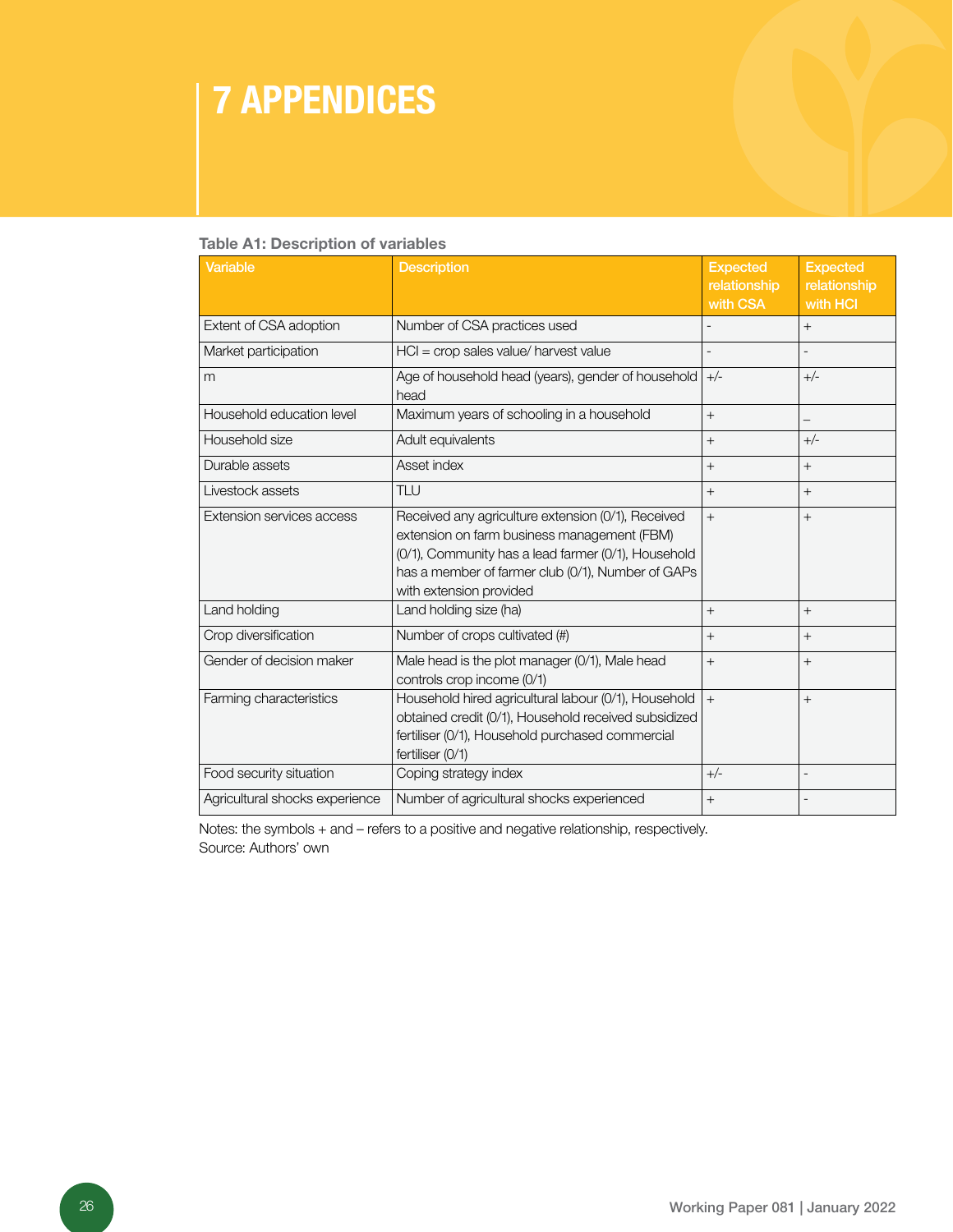#### Table A2: Double-hurdle estimates of market participation

|                                           | <b>Market participation</b> |                   | <b>Extent of market participation</b> |           |  |
|-------------------------------------------|-----------------------------|-------------------|---------------------------------------|-----------|--|
|                                           | Coeff                       | <b>SE</b>         | <b>Coeff</b>                          | <b>SE</b> |  |
| Number of CSA practices                   | $0.084**$                   | (0.036)           | 0.007                                 | (0.005)   |  |
| Age of household head                     | 0.007                       | (0.009)           | 0.001                                 | (0.001)   |  |
| Male-headed household                     | 0.127                       | (0.236)           | $-0.010$                              | (0.043)   |  |
| Maximum years schooling in household      | $0.051*$                    | (0.030)           | 0.003                                 | (0.005)   |  |
| Adult equivalent                          | $-0.103*$                   | (0.057)           | $-0.008$                              | (0.008)   |  |
| Asset index                               | $-0.052$                    | (0.164)           | 0.009                                 | (0.028)   |  |
| TLU                                       | 0.294                       | (0.190)           | 0.003                                 | (0.010)   |  |
| Received FBM extension                    | 0.243                       | (0.213)           | 0.030                                 | (0.029)   |  |
| Presence of lead farmer (0/1)             | 0.256                       | (0.206)           | 0.032                                 | (0.029)   |  |
| Land (ha)                                 | $-0.032$                    | (0.038)           | 0.005                                 | (0.005)   |  |
| Received off-farm income (0/1)            | 0.196                       | (0.212)           | 0.021                                 | (0.031)   |  |
| Number of crops cultivated                | $0.565***$                  | (0.098)           | $\overline{\phantom{a}}$              |           |  |
| Male head makes decisions on income (0/1) | 0.203                       | (0.203)           | 0.001                                 | (0.032)   |  |
| Hired agricultural labour (0/1)           | $-0.128$                    | (0.238)           | 0.002                                 | (0.033)   |  |
| Obtained credit (0/1)                     | $-0.315$                    | (0.348)           | 0.047                                 | (0.049)   |  |
| Farm input subsidy beneficiary (0/1)      | 4.926                       | (222.340)         | 0.059                                 | (0.050)   |  |
| Bought commercial fertiliser (0/1)        | $-0.226$                    | (0.199)           | 0.048                                 | (0.030)   |  |
| Member of farmer club (0/1)               | 0.333                       | (0.380)           | 0.004                                 | (0.043)   |  |
| Coping strategy index                     | $-0.006$                    | (0.010)           | $-0.002$                              | (0.002)   |  |
| Mchinji District (0/1)                    | $-0.178$                    | (0.178)           | $0.087***$                            | (0.027)   |  |
| Original household (0/1)                  | $-0.753**$                  | (0.302)           | $-0.094*$                             | (0.049)   |  |
| Inverse Mills Ratio                       | $\overline{\phantom{0}}$    | $\qquad \qquad -$ | 0.049                                 | (0.072)   |  |
| Constant                                  | $-0.921*$                   | (0.485)           | $0.522***$                            | (0.094)   |  |
| Sigma constant                            | $\overline{a}$              |                   | $0.253***$                            | (0.010)   |  |
| Chi-squared LR                            |                             |                   | 99.016355                             |           |  |
| Log likelihood                            |                             |                   | -159.18425***                         |           |  |
| Number of observations                    |                             |                   | 470                                   |           |  |

Standard errors in parentheses

\* p < 0.10, \*\* p < 0.05, \*\*\* p < 0.01

Source: Authors' own